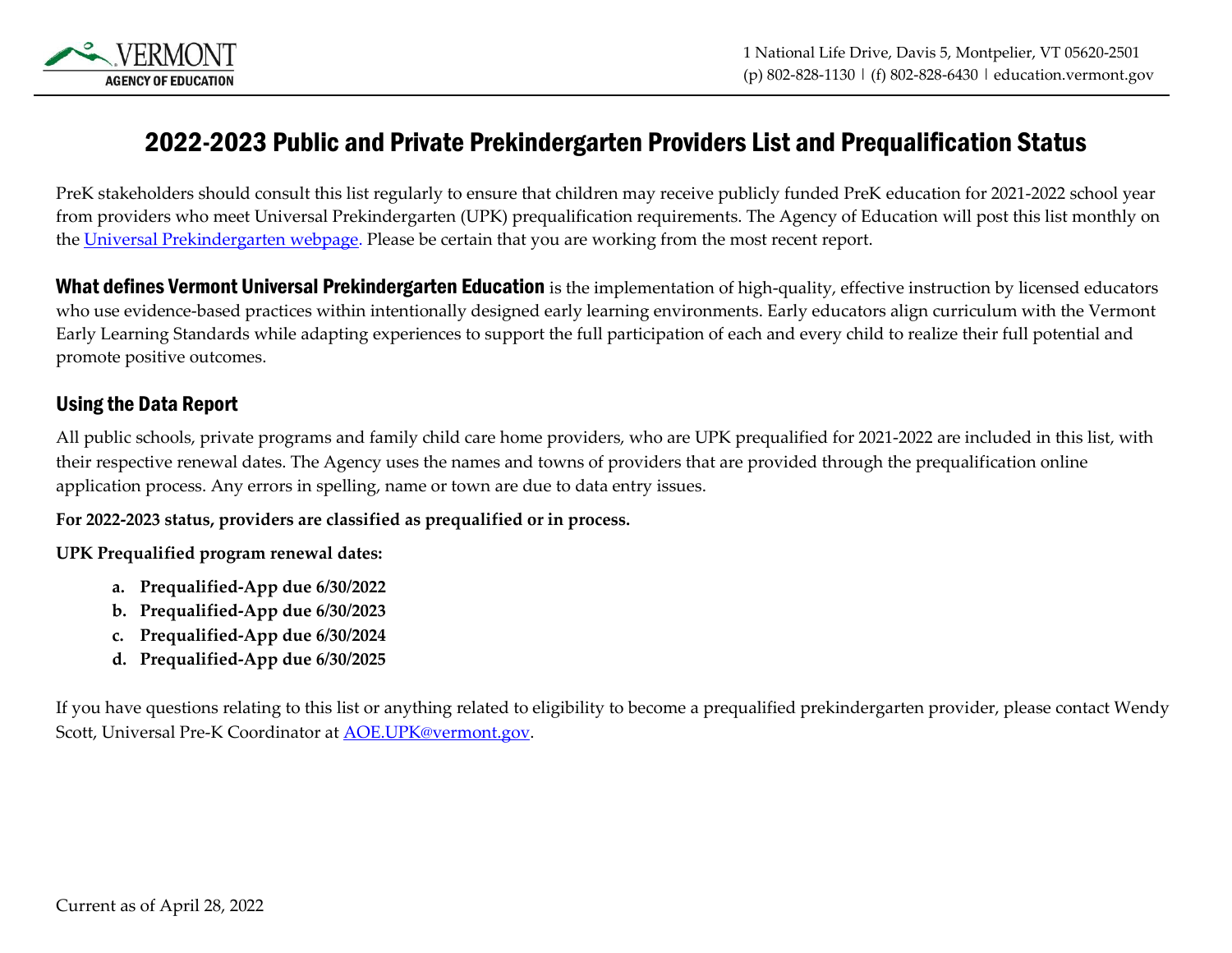| <b>Provider Name</b>                                  | Town/City         | 2022-2023 Status          | Prequalified Exp.<br>Date |
|-------------------------------------------------------|-------------------|---------------------------|---------------------------|
| 4 Corners Children's Center, Inc.                     | Hartland          | Prequalified-App due 2025 | 6/30/2025                 |
| ABC & LOL Child Care Center & Preschool               | St Johnsbury      | Prequalified-App due 2023 | 6/30/2023                 |
| <b>ABC</b> Academy                                    | Milton            | Prequalified-App due 2024 | 6/30/2024                 |
| ABC Academy St. Albans, LLC                           | St. Albans        | Prequalified-App due 2024 | 6/30/2024                 |
| <b>ABC Little Sprouts</b>                             | St. Johnsbury     | Prequalified-App due 2024 | 6/30/2024                 |
| <b>Adventures in Early Learning</b>                   | Shelburne         | Prequalified-App due 2024 | 6/30/2024                 |
| Albany Early Childhood Collaborative Program          | Albany            | Prequalified-App due 2024 | 6/30/2024                 |
| Alburgh School District Preschool Program             | Alburgh           | Prequalified-App due 2023 | 6/30/2023                 |
| <b>All Together Now! Preschool</b>                    | East Montpelier   | Prequalified-App due 2024 | 6/30/2024                 |
| <b>Allen Brook School</b>                             | Williston         | Prequalified-App due 2024 | 6/30/2024                 |
| <b>Almond Blossoms Fairfax</b>                        | Fairfax           | Prequalified-App due 2023 | 6/30/2023                 |
| <b>Almond Blossoms Schoolhouse</b>                    | St. Albans        | Prequalified-App due 2024 | 6/30/2024                 |
| <b>ANWSD Early Education Program @ Ferrisburgh</b>    | Ferrisburgh       | Prequalified-App due 2024 | 6/30/2024                 |
| <b>Appletree Learning Centers</b>                     | Stowe             | Prequalified-App due 2024 | 6/30/2024                 |
| <b>Ascension Childcare, Inc</b>                       | Shelburne         | Prequalified App due 2024 | 6/30/2024                 |
| <b>Arrowhead Forest Farm</b>                          | Milton            | Prequalified-App due 2023 | 6/30/2023                 |
| <b>Aurora Day Care</b>                                | Hartford          | Prequalified App due 2025 | 6/30/2025                 |
| <b>Babble on Day Care, Incorporated</b>               | Hartford          | Prequalified-App due 2024 | 6/30/2024                 |
| <b>Bakersfield Elementary Early Childhood Program</b> | Bakersfield       | Prequalified-App due 2024 | 6/30/2024                 |
| Balch Nature School at Fairbanks Museum & Planetarium | St Johnsbury      | Prequalified-App due 2023 | 6/30/2023                 |
| <b>Barnard Academy Pre-K Program</b>                  | Barnard           | Prequalified-App due 2022 | 6/30/2022                 |
| <b>Barre City Preschool Programs</b>                  | <b>Barre City</b> | Prequalified-App due 2024 | 6/30/2024                 |
| <b>Barre Town Early Education Program</b>             | <b>Barre Town</b> | Prequalified-App due 2024 | 6/30/2024                 |

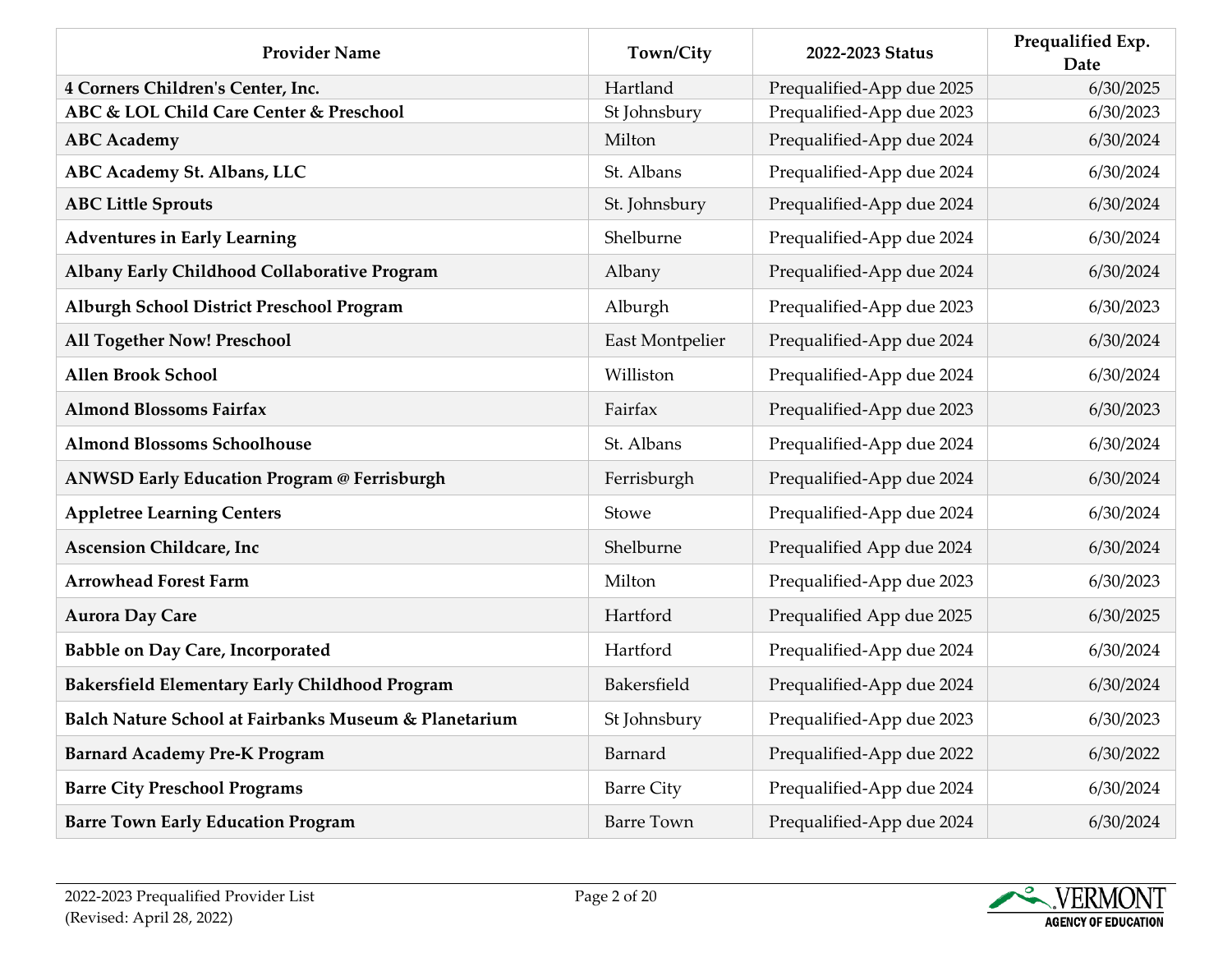| <b>Provider Name</b>                                   | Town/City       | 2022-2023 Status          | Prequalified Exp.<br><b>Date</b> |
|--------------------------------------------------------|-----------------|---------------------------|----------------------------------|
| <b>Barstow, Betsy</b>                                  | East Montpelier | Prequalified-App due 2025 | 6/30/2025                        |
| <b>Barstow Unified Union Early Childhood Preschool</b> | Chittenden      | Prequalified-App due 2024 | 6/30/2024                        |
| Baskette, Blythe                                       | Fairfax         | Prequalified-App due 2023 | 6/30/2023                        |
| <b>Beattie, Kelsey</b>                                 | Windsor         | Prequalified-App due 2025 | 6/30/2025                        |
| Beaver Brook Children's School, Inc.                   | Wilmington      | Prequalified-App due 2024 | 6/30/2024                        |
| <b>Bellwether School, The</b>                          | Williston       | Prequalified-App due 2024 | 6/30/2024                        |
| <b>Bennington Early Childhood Center</b>               | Bennington      | Prequalified-App due 2024 | 6/30/2024                        |
| <b>Benson Village School Preschool Program</b>         | Benson          | Prequalified-App due 2022 | 6/30/2022                        |
| Berkshire Elementary School Early Childhood Program    | Richford        | Prequalified-App due 2024 | 6/30/2024                        |
| <b>Berlin Elementary Preschool</b>                     | Berlin          | Prequalified-App due 2024 | 6/30/2024                        |
| <b>Bethel Elementary Preschool</b>                     | Bethel          | Prequalified-App due 2024 | 6/30/2024                        |
| <b>BFA Elementary School Preschool Program</b>         | Fairfax         | Prequalified-App due 2024 | 6/30/2024                        |
| <b>Blake, Apryl</b>                                    | Weathersfield   | Prequalified-App due 2024 | 6/30/2024                        |
| <b>Blooming Minds Enrichment Center, LLC</b>           | St Albans       | Prequalified-App due 2024 | 6/30/2024                        |
| <b>Blue Mountain Union School EEI/Preschool</b>        | Newbury         | Prequalified-App due 2024 | 6/30/2024                        |
| <b>Boudro</b> , Sherry                                 | Windsor         | Prequalified-App due 2022 | 6/30/2022                        |
| <b>Bouffard</b> , Louise                               | Newport Center  | Prequalified-App due 2023 | 6/30/2023                        |
| <b>Bradford Elementary School Preschool</b>            | <b>Bradford</b> | Prequalified-App due 2023 | 6/30/2023                        |
| Brattleboro Centre for Children, Inc.                  | Brattleboro     | Prequalified-App due 2024 | 6/30/2024                        |
| <b>Brewster Pierce Memorial School</b>                 | Huntington      | Prequalified-App due 2024 | 6/30/2024                        |
| <b>Bridge School Preschool</b>                         | Middlebury      | Prequalified-App due 2023 | 6/30/2023                        |
| <b>Bridport Central School</b>                         | Bridport        | Prequalified-App due 2024 | 6/30/2024                        |

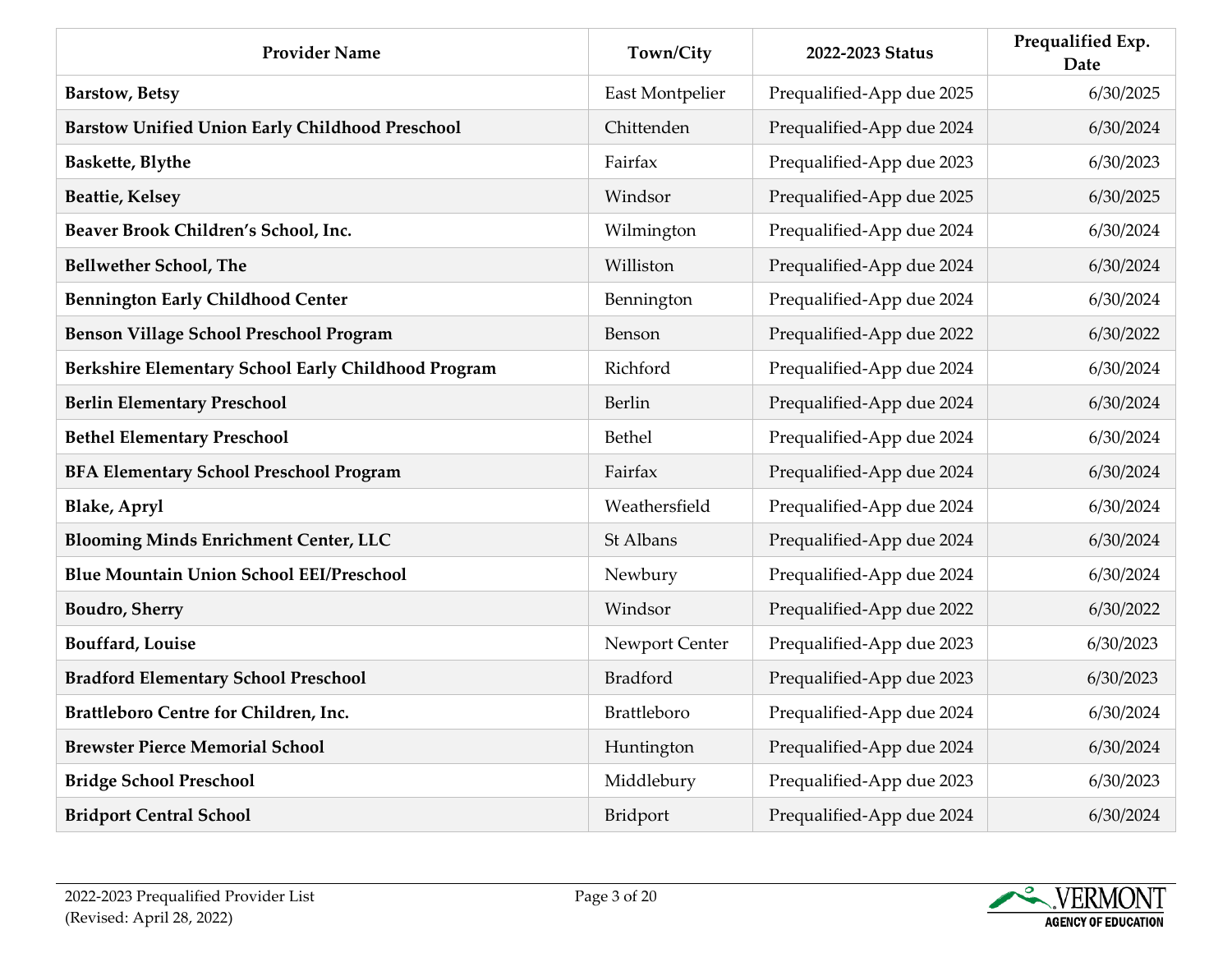| <b>Provider Name</b>                                    | Town/City         | 2022-2023 Status          | Prequalified Exp.<br>Date |
|---------------------------------------------------------|-------------------|---------------------------|---------------------------|
| <b>Brighton Elementary School Preschool</b>             | Brighton          | Prequalified-App due 2024 | 6/30/2024                 |
| <b>Bristol Family Center</b>                            | <b>Bristol</b>    | Prequalified-App due 2024 | 6/30/2024                 |
| <b>Brookside Primary School</b>                         | Waterbury         | Prequalified-App due 2024 | 6/30/2024                 |
| <b>Burke Town School Preschool</b>                      | <b>West Burke</b> | Prequalified-App due 2023 | 6/30/2023                 |
| <b>Burlington Forest Preschool L3C</b>                  | Burlington        | Prequalified-App due 2022 | 6/30/2022                 |
| <b>Burlington School District EEE Program</b>           | Burlington        | Prequalified-App due 2024 | 6/30/2024                 |
| Burlington Children's Space, Inc.                       | Burlington        | Prequalified-App due 2024 | 6/30/2024                 |
| <b>Burlington Technical Center Preschool</b>            | Burlington        | Prequalified-App due 2024 | 6/30/2024                 |
| <b>Calais Elementary Preschool</b>                      | Calais            | Prequalified-App due 2024 | 6/30/2024                 |
| <b>CCSU Barnet Preschool</b>                            | <b>Barnet</b>     | Prequalified App due 2024 | 6/30/2024                 |
| <b>CCSU Cabot Preschool</b>                             | Cabot             | Prequalified-App due 2023 | 6/30/2023                 |
| <b>CCSU Danville Preschool</b>                          | Danville          | Prequalified App due 2024 | 6/30/2024                 |
| <b>CCSU Peacham Preschool</b>                           | Peacham           | Prequalified-App due 2024 | 6/30/2024                 |
| <b>CCSU Twinfield Preschool</b>                         | Plainfield        | Prequalified-App due 2024 | 6/30/2024                 |
| <b>CCSU Walden Preschool</b>                            | Walden            | Prequalified App due 2024 | 6/30/2024                 |
| <b>CCSU Waterford Preschool</b>                         | Waterford         | Prequalified App due 2024 | 6/30/2024                 |
| Cambridge Elementary Early Childhood Program            | Cambridge         | Prequalified App due 2024 | 6/30/2024                 |
| Camp LOL                                                | St. Johnsbury     | Prequalified App due 2024 | 6/30/2024                 |
| <b>Canaan School Preschool</b>                          | Canaan            | Prequalified-App due 2024 | 6/30/2024                 |
| <b>Capstone Learning Together Center @ Brook Street</b> | <b>Barre City</b> | Prequalified-App due 2024 | 6/30/2024                 |
| <b>Caring Community Preschool, Inc.</b>                 | Thetford          | Prequalified-App due 2024 | 6/30/2024                 |
| <b>Carolyn's Red Balloon</b>                            | Colchester        | Prequalified-App due 2024 | 6/30/2024                 |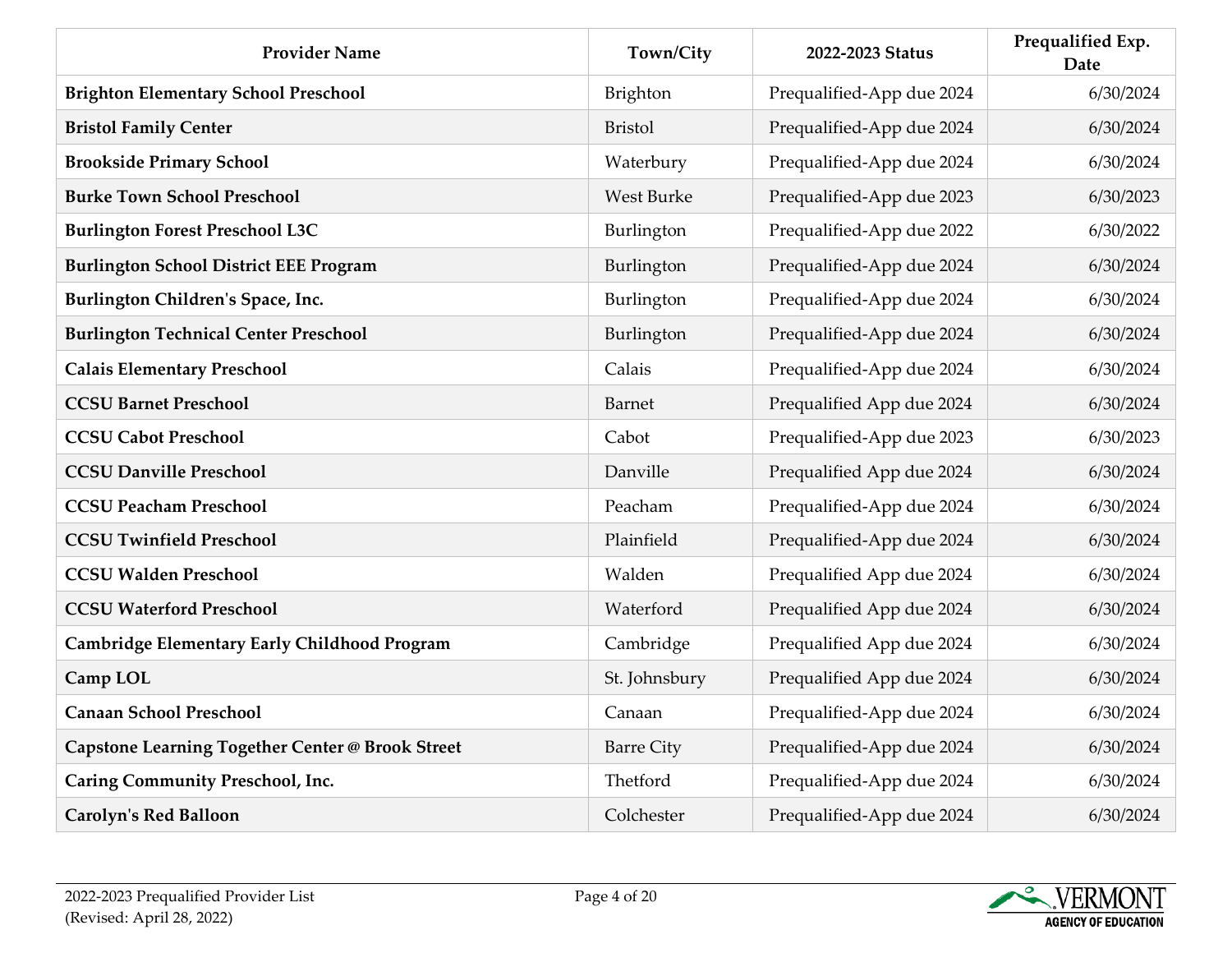| <b>Provider Name</b>                                    | Town/City       | 2022-2023 Status          | Prequalified Exp.<br><b>Date</b> |
|---------------------------------------------------------|-----------------|---------------------------|----------------------------------|
| Castleton Elementary School Preschool Program, m        | Castleton       | Prequalified-App due 2025 | 6/30/2025                        |
| <b>Chamberlin Preschool</b>                             | So. Burlington  | Prequalified-App Due 2024 | 6/30/2024                        |
| Champlain Islands Parent Child Center-South             | South Hero      | Prequalified-App Due 2024 | 6/30/2024                        |
| Champlain Valley Head Start - Addison County ELC        | New Haven       | Prequalified-App Due 2024 | 6/30/2024                        |
| Champlain Valley Head Start @ Franklin Square           | Burlington      | Prequalified-App due 2024 | 6/30/2024                        |
| Champlain Valley Head Start-Riverside ELC               | Burlington      | Prequalified-App due 2023 | 6/30/2023                        |
| Champlain Valley Head Start Early Learning Center @ JFK | Winooski        | Prequalified-App due 2024 | 6/30/2024                        |
| <b>Charleston Preschool Program</b>                     | Charleston      | Prequalified-App due 2024 | 6/30/2024                        |
| <b>Charlotte - Hinesburg Early Education Program</b>    | Hinesburg       | Prequalified-App due 2024 | 6/30/2024                        |
| <b>Charlotte Children's Center</b>                      | Charlotte       | Prequalified-App due 2024 | 6/30/2024                        |
| <b>Charlotte Children's Center Extension</b>            | Charlotte       | Prequalified-App due 2024 | 6/30/2024                        |
| <b>Chester Community Preschool</b>                      | Chester         | Prequalified-App due 2024 | 6/30/2024                        |
| Child Care Center in Norwich, Inc.                      | Norwich         | Prequalified-App due 2024 | 6/30/2024                        |
| <b>Children's Center at the Union Church</b>            | Proctor         | Prequalified-App due 2024 | 6/30/2024                        |
| <b>Children's Choice Childcare Center</b>               | West Haven      | Prequalified-App due 2024 | 6/30/2024                        |
| <b>Clarendon Elementary School Pre-K Program</b>        | North Clarendon | Prequalified-App due 2024 | 6/30/2024                        |
| <b>Clubhouse Kids</b>                                   | Morrisville     | Prequalified-App due 2023 | 6/30/2023                        |
| Claflin, Joey                                           | Springfield     | Prequalified-App due 2023 | 6/30/2023                        |
| Cole, Holly                                             | Springfield     | Prequalified-App due 2024 | 6/30/2024                        |
| <b>Concord School Preschool</b>                         | Concord         | Prequalified-App due 2024 | 6/30/2024                        |
| <b>Coventry Village School Preschool</b>                | Coventry        | Prequalified-App due 2024 | 6/30/2024                        |
| <b>Craftsbury Saplings</b>                              | Craftsbury      | Prequalified-App due 2023 | 6/30/2023                        |

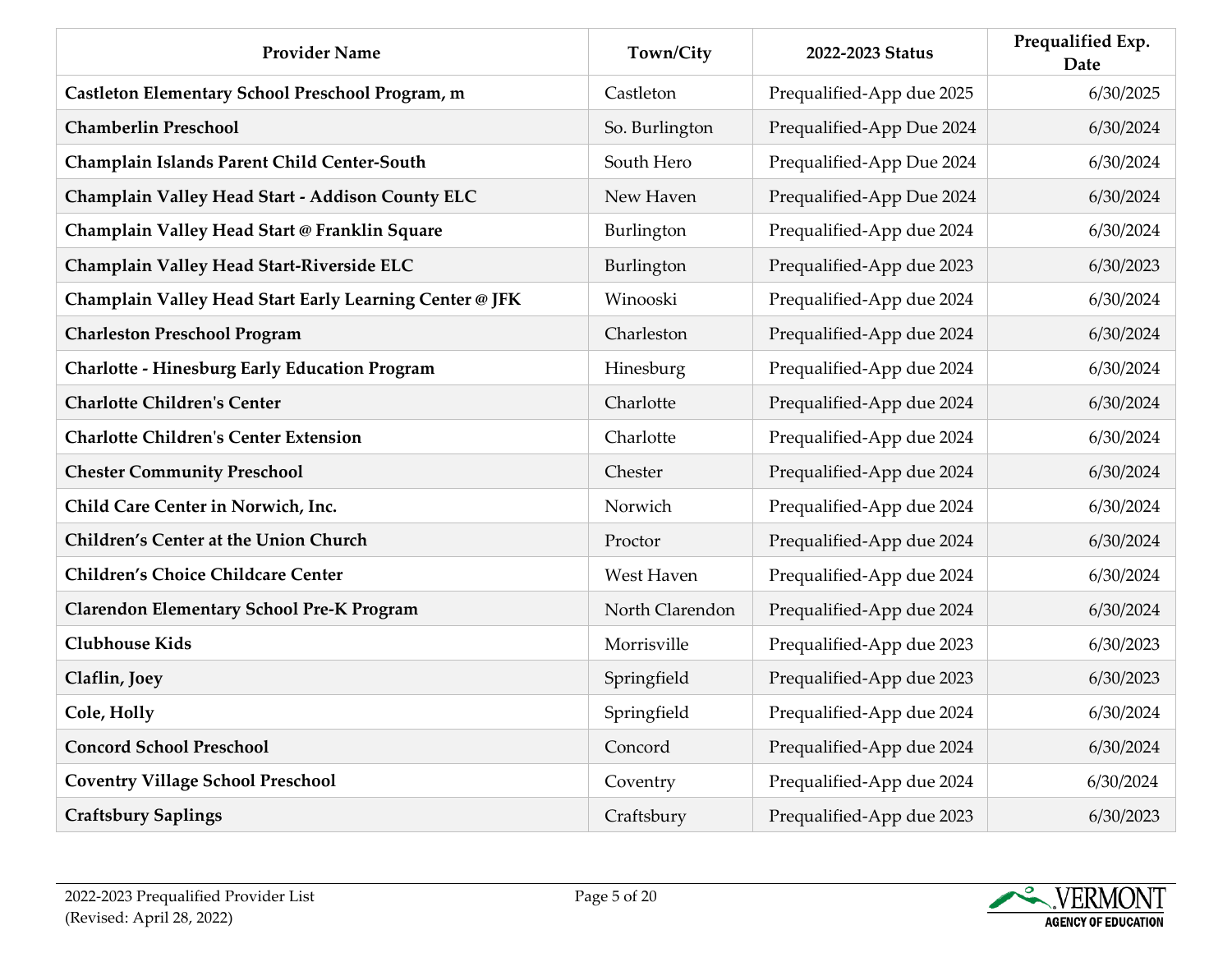| <b>Provider Name</b>                             | Town/City             | 2022-2023 Status          | Prequalified Exp.<br><b>Date</b> |
|--------------------------------------------------|-----------------------|---------------------------|----------------------------------|
| <b>Craftsbury Town School Preschool</b>          | Craftsbury            | Prequalified-App due 2022 | 6/30/2022                        |
| <b>Creative Preschool Program</b>                | Strafford             | Prequalified-App due 2024 | 6/30/2024                        |
| CU2 Child Care, LLC (Children Unlimited)         | Williston             | Prequalified-App due 2024 | 6/30/2024                        |
| <b>Currier Memorial Preschool</b>                | Danby                 | Prequalified-App due 2022 | 6/30/2022                        |
| <b>Cushing, Mary</b>                             | St. Albans            | Prequalified-App due 2024 | 6/30/2024                        |
| Danyow, Cheryl                                   | Addison               | Prequalified-App due 2024 | 6/30/2024                        |
| Davis Studio, LLC                                | South Burlington      | Prequalified-App due 2023 | 6/30/2023                        |
| Derby Early Childhood Center                     | Derby                 | Prequalified-App due 2024 | 6/30/2024                        |
| Discovery Hill Family Child Care and Preschool   | New Haven             | Prequalified-App due 2024 | 6/30/2024                        |
| Dodge, Tami                                      | St. Albans            | Prequalified-App due 2024 | 6/30/2024                        |
| Dothan Brook School                              | White River Jct.      | Prequalified-App due 2024 | 6/30/2024                        |
| <b>Doty Memorial Preschool</b>                   | Worcester             | Prequalified-App due 2024 | 6/30/2024                        |
| <b>Dover Elementary School</b>                   | Dover                 | Prequalified-App due 2024 | 6/30/2024                        |
| Drolette, Ellen                                  | Burlington            | Prequalified-App due 2025 | 6/30/2025                        |
| <b>Dummerston School Pre-K</b>                   | Dummerston            | Prequalified-App due 2025 | 6/30/2025                        |
| Early Years Child Development Center, LLC @ 1795 | Colchester            | Prequalified-App due 2023 | 6/30/2023                        |
| Early Learning Center, Inc.                      | Colchester            | Prequalified-App due 2023 | 6/30/2023                        |
| <b>East Montpelier Elementary Preschool</b>      | E. Montpelier         | Prequalified-App due 2024 | 6/30/2024                        |
| <b>Eden Central Preschool Program</b>            | Eden                  | Prequalified-App due 2024 | 6/30/2024                        |
| <b>EJRP Preschool</b>                            | <b>Essex Junction</b> | Prequalified-App due 2024 | 6/30/2024                        |
| EJ's Kids Klub Inc                               | Williston             | Prequalified-App due 2024 | 6/30/2024                        |
| <b>Emerson Falls Playcare Inc.</b>               | St Johnsbury          | Prequalified-App due 2024 | 6/30/2024                        |

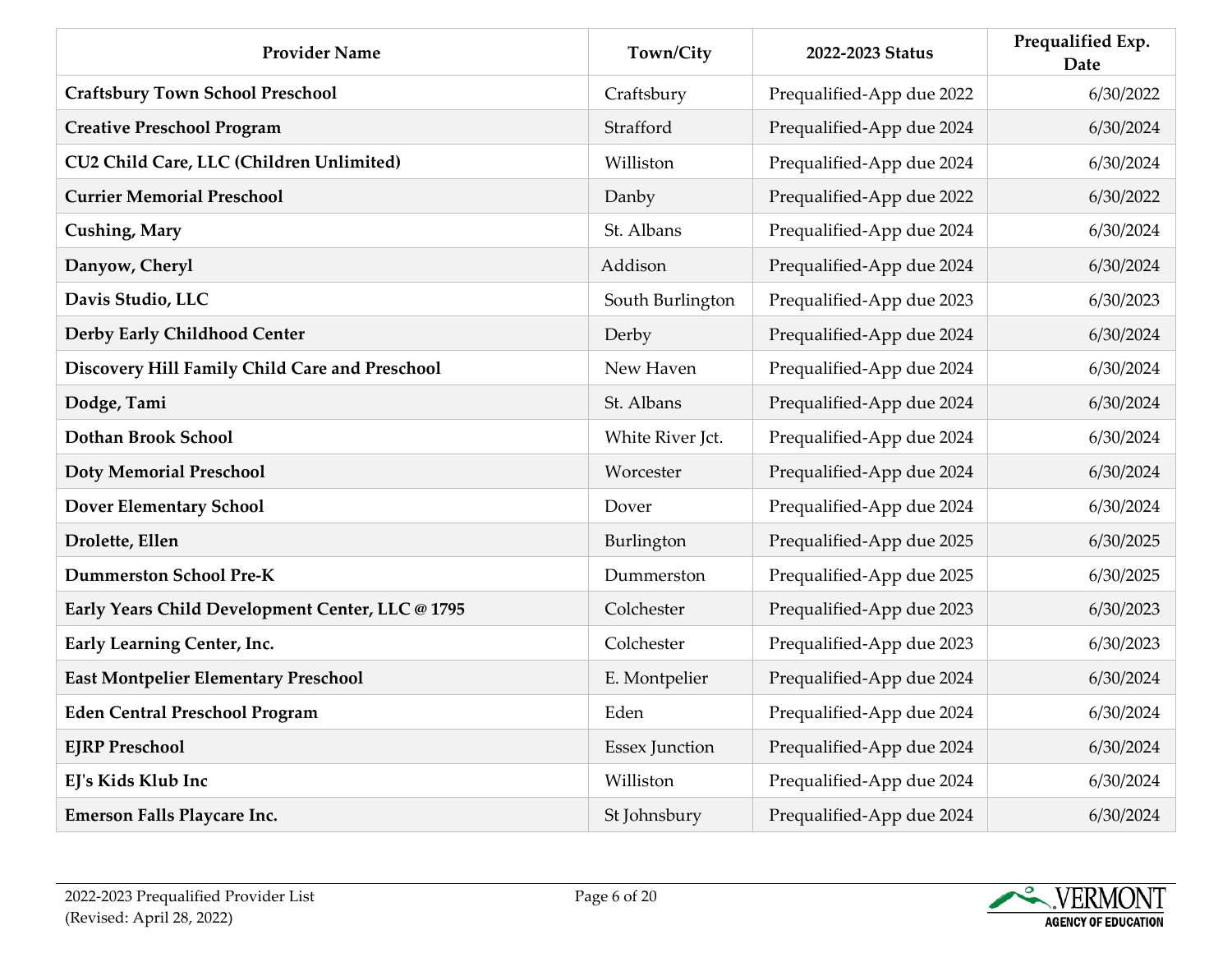| <b>Provider Name</b>                                         | Town/City             | 2022-2023 Status          | Prequalified Exp.<br><b>Date</b> |
|--------------------------------------------------------------|-----------------------|---------------------------|----------------------------------|
| <b>Enosburg Elementary School ECP</b>                        | <b>Enosburg Falls</b> | Prequalified-App due 2024 | 6/30/2024                        |
| <b>Essex Elementary School Pre-Kindergarten</b>              | <b>Essex</b>          | Prequalified-App due 2024 | 6/30/2024                        |
| Essex Hollow Playschool, Inc.                                | Essex                 | Prequalified-App due 2023 | 6/30/2023                        |
| <b>Evergreen Preschool Inc, The</b>                          | Vergennes             | Prequalified-App due 2024 | 6/30/2024                        |
| <b>Expanding Minds Family Child Care &amp; Preschool</b>     | Rutland               | Prequalified-App due 2025 | 6/30/2025                        |
| Fair Haven Grade School Preschool Program                    | Fair Haven            | Prequalified-App due 2025 | 6/30/2025                        |
| <b>Fairfield Center School</b>                               | Fairfield             | Prequalified App due 2024 | 6/30/2024                        |
| <b>Fayston Elementary School Preschool</b>                   | Fayston               | Prequalified-App due 2024 | 6/30/2024                        |
| <b>First Roots Wild Roots (formerly Annette's Preschool)</b> | Hinesburg             | Prequalified-App due 2024 | 6/30/2024                        |
| <b>Fisher Elementary Pre-K Program</b>                       | Arlington             | Prequalified-App due 2024 | 6/30/2024                        |
| Fletcher Elementary School Preschool Program                 | Fletcher              | Prequalified-App due 2024 | 6/30/2024                        |
| Forever Friends Playschool, Michelle                         | Bennington            | Prequalified-App due 2023 | 6/30/2023                        |
| <b>Four Seasons of Early Learning</b>                        | Greensboro Bend       | Prequalified-App due 2024 | 6/30/2024                        |
| Freedom Rains, LLC                                           | Colchester            | Prequalified-App due 2024 | 6/30/2024                        |
| Frog & Toad Child Care & Learning Center                     | Burlington            | Prequalified-App due 2024 | 6/30/2024                        |
| Frog & Toad Child Care & Learning Center, LLC                | Essex Jct.            | Prequalified-App due 2024 | 6/30/2024                        |
| <b>Future Einsteins, LLC</b>                                 | Colchester            | Prequalified-App due 2025 | 6/30/2025                        |
| Future Einsteins-Johnson, LLC                                | Johnson               | Prequalified-App due 2023 | 6/30/2023                        |
| <b>Future Einsteins, LLC -Williston</b>                      | Williston             | Prequalified-App due 2025 | 6/30/2025                        |
| Georgia Elementary School Preschool Program                  | Georgia               | Prequalified-App due 2024 | 6/30/2024                        |
| Georgia's Next Generation, LLC                               | Georgia               | Prequalified-App due 2024 | 6/30/2024                        |
| <b>Gilman Child and Family Development Program</b>           | Gilman                | Prequalified-App due 2024 | 6/30/2024                        |

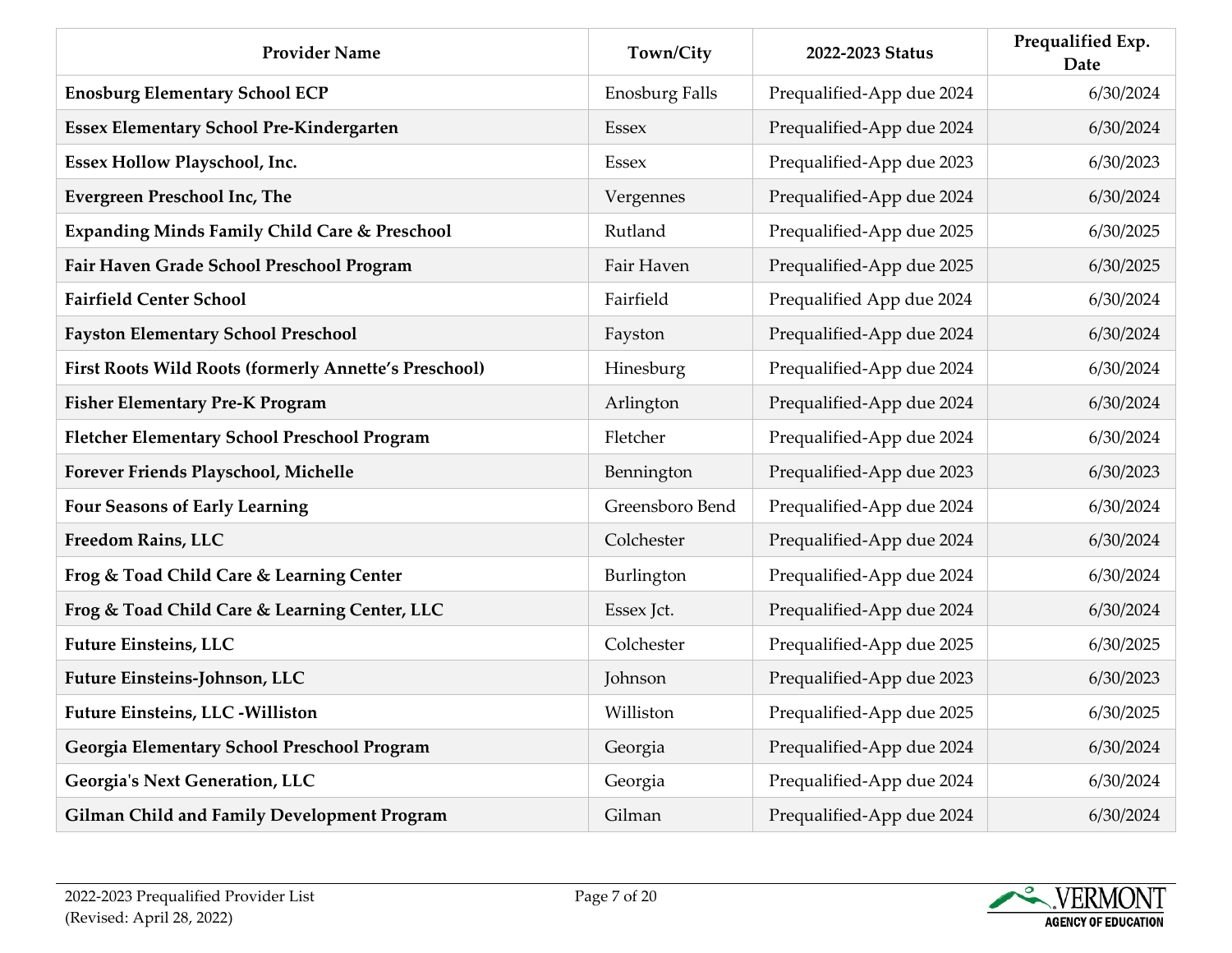| <b>Provider Name</b>                                                                      | Town/City      | 2022-2023 Status          | Prequalified Exp.<br>Date |
|-------------------------------------------------------------------------------------------|----------------|---------------------------|---------------------------|
| Good Shepherd's Little Lambs                                                              | Rutland        | Prequalified-App due 2024 | 6/30/2024                 |
| <b>Grammar School Preschool, The</b>                                                      | Putney         | Prequalified-App due 2024 | 6/30/2024                 |
| Gratton, Lori                                                                             | Pownal         | Prequalified-App due 2024 | 6/30/2024                 |
| Gratton, Vickie                                                                           | Franklin       | Prequalified-App due 2023 | 6/30/2023                 |
| Green Mountain Montessori School, Inc.                                                    | Essex Jct.     | Prequalified-App due 2024 | 6/30/2024                 |
| Growing Up Right at the CDC, Inc.                                                         | Bennington     | Prequalified-App due 2024 | 6/30/2024                 |
| <b>Guilford Central School Pre-K</b>                                                      | Guilford       | Prequalified App due 2023 | 6/30/2023                 |
| <b>H.O. Wheeler Preschool</b>                                                             | Burlington     | Prequalified-App due 2024 | 6/30/2024                 |
| Hackett, Kelley Jo                                                                        | Waterbury Ctr. | Prequalified-App due 2024 | 6/30/2024                 |
| Haineswood, Joslyn                                                                        | Marlboro       | Prequalified-App due 2024 | 6/30/2024                 |
| <b>Haleshaven Child Care</b>                                                              | Waterford      | Prequalified-App due 2025 | 6/30/2025                 |
| Hand in Hand Creative Learning Center Inc.                                                | <b>Essex</b>   | Prequalified-App due 2025 | 6/30/2025                 |
| Hardwick Child & Family Development Program                                               | Hardwick       | Prequalified-App due 2024 | 6/30/2024                 |
| <b>Hardwick Elementary Preschool</b>                                                      | Hardwick       | Prequalified-App due 2024 | 6/30/2024                 |
| Hartland Cooperative Nursery School Inc.                                                  | Hartland       | Prequalified-App due 2024 | 6/30/2024                 |
| Heartworks, STEAMworks and Loveworks Schools,<br>LLC-Burlington                           | Burlington     | Prequalified-App due 2022 | 6/30/2022                 |
| Heartworks, STEAMworks and Loveworks Schools, LLC-<br><b>Center Road, Essex</b>           | <b>Essex</b>   | Prequalified-App due 2022 | 6/30/2022                 |
| Heartworks, STEAMworks and Loveworks Schools, LLC-<br><b>Center Road, Pinecrest Drive</b> | Essex Jct.     | Prequalified-App due 2024 | 6/30/2024                 |
| Heartworks, STEAMworks and Loveworks Schools,<br>LLC-Shelburne                            | Shelburne      | Prequalified-App due 2022 | 6/30/2022                 |
| Heartworks, STEAMworks and Loveworks Schools, LLC-<br>Williston                           | Williston      | Prequalified-App due 2022 | 6/30/2022                 |
| Hiawatha School Pre-Kindergarten                                                          | <b>Essex</b>   | Prequalified-App due 2024 | 6/30/2024                 |

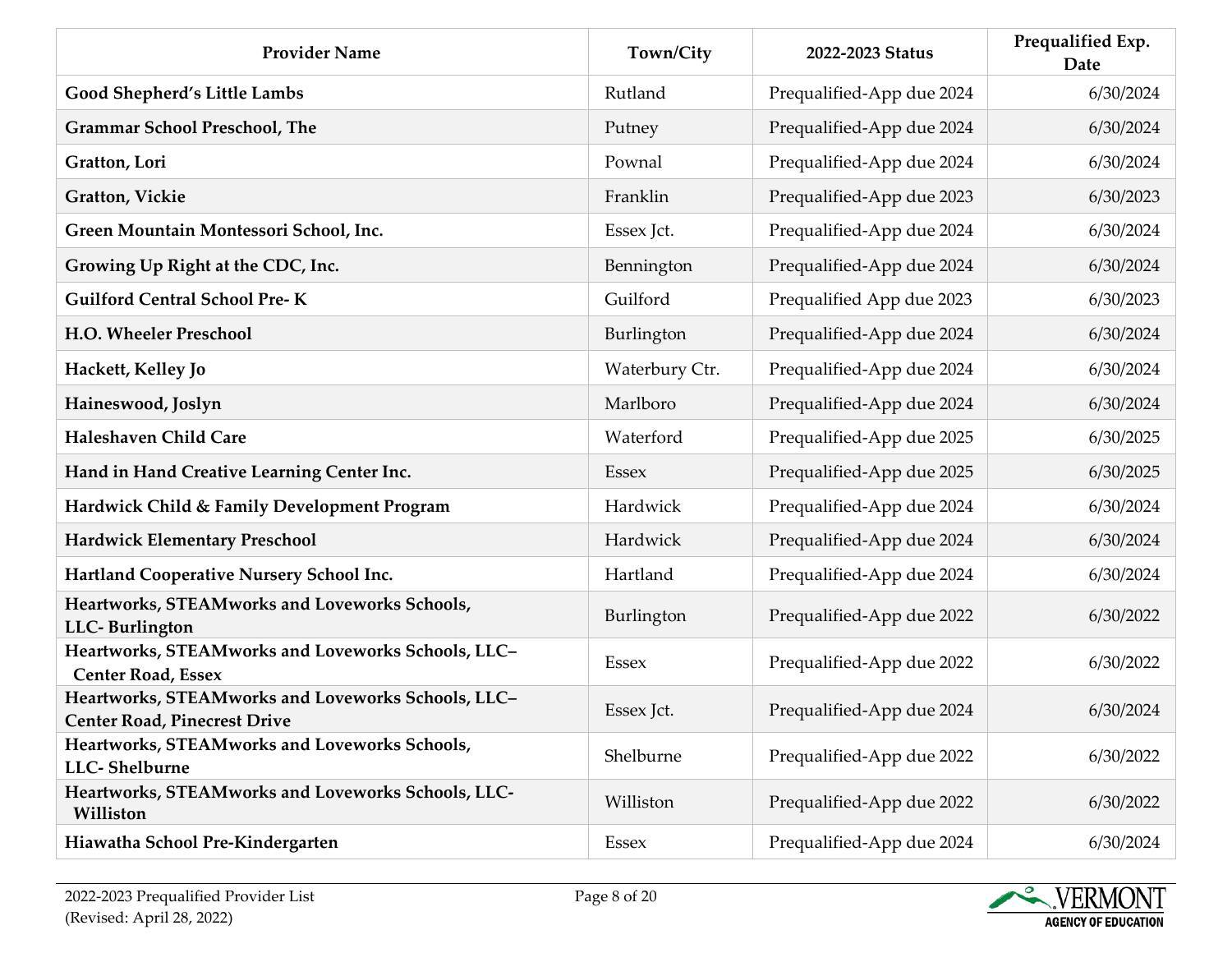| <b>Provider Name</b>                               | Town/City      | 2022-2023 Status          | Prequalified Exp.<br>Date |
|----------------------------------------------------|----------------|---------------------------|---------------------------|
| Hilltop Montessori School, Inc                     | Brattleboro    | Prequalified-App due 2024 | 6/30/2024                 |
| <b>Hinesburg Nursery School</b>                    | Hinesburg      | Prequalified-App due 2024 | 6/30/2024                 |
| Honeycomb Kids                                     | Richmond       | Prequalified-App due 2024 | 6/30/2024                 |
| Horizon Early Learning Program, LLC                | Brattleboro    | Prequalified-App due 2024 | 6/30/2024                 |
| Hunger Mountain Children's Center                  | Waterbury      | Prequalified-App due 2023 | 6/30/2023                 |
| Island Pond Child & Family Development Program     | Brighton       | Prequalified-App due 2024 | 6/30/2024                 |
| J.J. Flynn Preschool                               | Burlington     | Prequalified-App due 2024 | 6/30/2024                 |
| <b>Jay Peak Child Care</b>                         | Jay            | Prequalified-App due 2022 | 6/30/2022                 |
| <b>Johnson Elementary Preschool Program</b>        | Johnson        | Prequalified-App due 2024 | 6/30/2024                 |
| Kashkin-Grollier, Martha                           | Orwell         | Prequalified-App due 2024 | 6/30/2024                 |
| <b>Katie's Educational Center</b>                  | Poultney       | Prequalified-App due 2024 | 6/30/2024                 |
| Kid Logic Learning, LLC                            | So. Burlington | Prequalified-App due 2024 | 6/30/2024                 |
| Kid Logic Learning @ Tech Park                     | So. Burlington | Prequalified-App due 2022 | 6/30/2022                 |
| Kids in the Country Child Care and Preschool, Inc. | East Dover     | Prequalified App due 2024 | 6/30/2024                 |
| Kids of the Kingdom on the Hill                    | St Johnsbury   | Prequalified-App due 2023 | 6/30/2023                 |
| Kids' School                                       | Stowe          | Prequalified-App due 2023 | 6/30/2023                 |
| Killington Elementary School                       | Killington     | Prequalified-App due 2022 | 6/30/2022                 |
| King Street Center - Early Education               | Burlington     | Prequalified App due 2024 | 6/30/2024                 |
| Kingdom Montessori at Thaddeus Stevens School      | Lyndon Center  | Prequalified App due 2024 | 6/30/2024                 |
| Lacasse, Katie                                     | Springfield    | Prequalified App due 2024 | 6/30/2024                 |
| LaFlamme, Sirean                                   | Readsboro      | Prequalified App due 2024 | 6/30/2024                 |
| Lake Champlain Waldorf School                      | Shelburne      | Prequalified-App due 2024 | 6/30/2024                 |

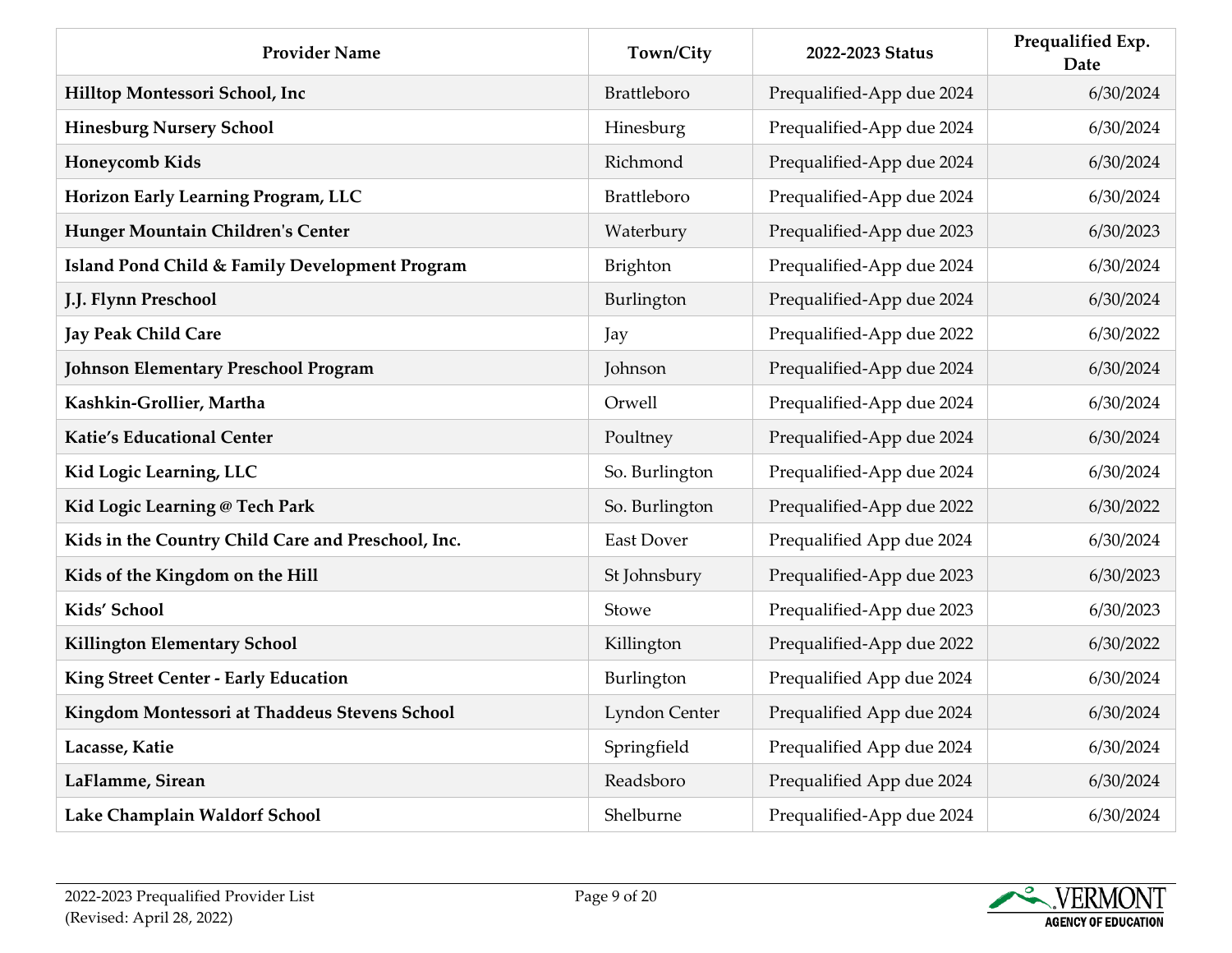| <b>Provider Name</b>                                      | Town/City    | 2022-2023 Status          | Prequalified Exp.<br><b>Date</b> |
|-----------------------------------------------------------|--------------|---------------------------|----------------------------------|
| <b>Lamoille County Early Learning Center</b>              | Morrisville  | Prequalified-App due 2024 | 6/30/2024                        |
| Lamoille South Early Childhood Program @ Morrisville, lle | Morrisville  | Prequalified-App due 2024 | 6/30/2024                        |
| Lamoille South Early Childhood Program @ Stowe            | Stowe        | Prequalified-App due 2024 | 6/30/2024                        |
| Lawrence School for Young Children                        | Dorset       | Prequalified-App due 2024 | 6/30/2024                        |
| <b>Leap Frog Nursery School</b>                           | Poultney     | Prequalified-App due 2024 | 6/30/2024                        |
| Leicht, Donna                                             | Burlington   | Prequalified-App due 2024 | 6/30/2024                        |
| L'Esperance, Jennifer                                     | Swanton      | Prequalified-App due 2024 | 6/30/2024                        |
| Lil Peeps Preschool LLC                                   | Shaftsbury   | Prequalified-App due 2024 | 6/30/2024                        |
| Lincoln Cooperative Preschool, Inc.                       | Lincoln      | Prequalified-App due 2024 | 6/30/2024                        |
| <b>Little Academy Preschool LLC</b>                       | Fairfax      | Prequalified-App due 2023 | 6/30/2023                        |
| Little Dippers Doodle Children's Center                   | St Johnsbury | Prequalified-App due 2024 | 6/30/2024                        |
| <b>Little Feet Children's Center</b>                      | Thetford     | Prequalified-App due 2024 | 6/30/2024                        |
| Little Lakers Academy, LLC                                | Colchester   | Prequalified-App due 2024 | 6/30/2024                        |
| <b>Little One's University Inc</b>                        | Essex        | Prequalified-App due 2024 | 6/30/2024                        |
| Little School, Inc.                                       | Weston       | Prequalified-App due 2024 | 6/30/2024                        |
| Little Tots Academy on the Commons                        | Richmond     | Prequalified-App due 2022 | 6/30/2022                        |
| Lothian, Tina                                             | Franklin     | Prequalified-App due 2023 | 6/30/2023                        |
| Lothrop Pre K Program, 1                                  | Pittsford    | Prequalified-App due 2024 | 6/30/2024                        |
| <b>Lowell Graded School</b>                               | Lowell       | Prequalified App due 2024 | 6/30/2024                        |
| Lovell, Sara                                              | Westminster  | Prequalified-App due 2023 | 6/30/2023                        |
| <b>Ludlow Elementary School Preschool</b>                 | Ludlow       | Prequalified-App due 2024 | 6/30/2024                        |
| <b>Lyndon Town School Preschool</b>                       | Lyndon       | Prequalified-App due 2024 | 6/30/2024                        |

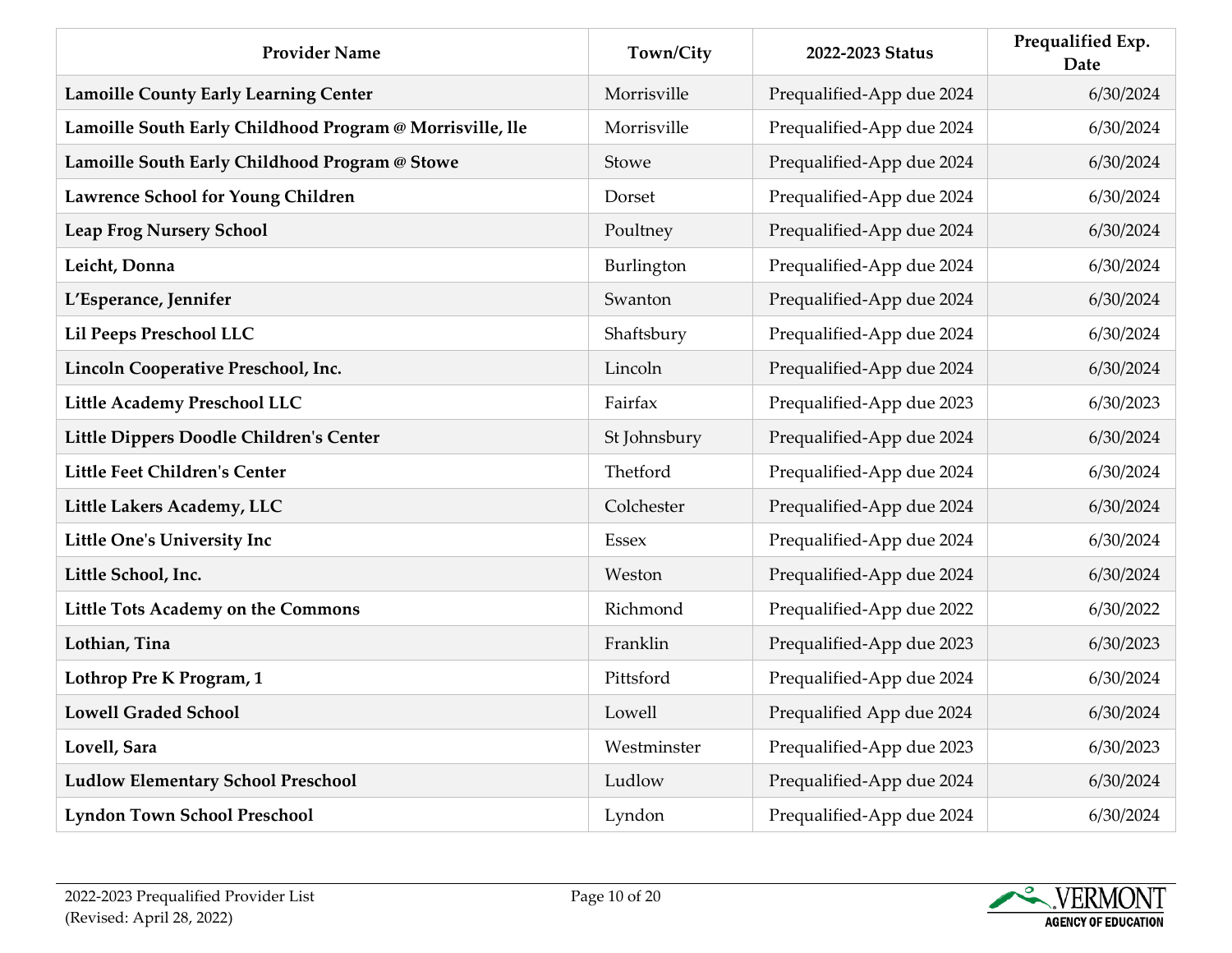| <b>Provider Name</b>                                 | Town/City         | 2022-2023 Status          | Prequalified Exp.<br>Date |
|------------------------------------------------------|-------------------|---------------------------|---------------------------|
| Lyndonville Child and Family Development Program     | Lyndonville       | Prequalified-App due 2024 | 6/30/2024                 |
| Macie, Lynn                                          | Lunenburg         | Prequalified-App due 2025 | 6/30/2025                 |
| <b>Malletts Bay School</b>                           | Colchester        | Prequalified-App due 2024 | 6/30/2024                 |
| <b>Manchester Early Education Program</b>            | Manchester        | Prequalified-App due 2024 | 6/30/2024                 |
| Maple Leaf Children's Center, Inc.                   | Thetford          | Prequalified-App due 2023 | 6/30/2023                 |
| Marchant-Sheldon, Michelle                           | Swanton           | Prequalified-App due 2024 | 6/30/2024                 |
| <b>Marion Cross School Pre-K</b>                     | Norwich           | Prequalified-App due 2024 | 6/30/2024                 |
| <b>Marlboro Elementary School</b>                    | Marlboro          | Prequalified-App due 2024 | 6/30/2024                 |
| Mary Johnson Children's Center, Inc.                 | Middlebury        | Prequalified-App due 2024 | 6/30/2024                 |
| Mary Hogan Preschool Program                         | Middlebury        | Prequalified-App due 2024 | 6/30/2024                 |
| <b>MAUSD-Early Education Program</b>                 | <b>Bristol</b>    | Prequalified-App due 2024 | 6/30/2024                 |
| <b>Mettawee School Early Education Program</b>       | Pawlet            | Prequalified-App due 2024 | 6/30/2024                 |
| Meunier, Lisa                                        | Swanton           | Prequalified-App due 2024 | 6/30/2024                 |
| Middlebury Children's Cooperative                    | Middlebury        | Prequalified-App due 2024 | 6/30/2024                 |
| Middletown Springs School Pre-Kindergarten           | Middletown        | Prequalified-App due 2024 | 6/30/2024                 |
| Miller's Run School Preschool                        | Sheffield         | Prequalified App due 2024 | 6/30/2024                 |
| Milton Early Childhood Program                       | Milton            | Prequalified-App due 2024 | 6/30/2024                 |
| <b>Milton Family Community Center</b>                | Milton            | Prequalified-App due 2024 | 6/30/2024                 |
| Miss Martha's Creative ELP                           | Brattleboro       | Prequalified-App due 2024 | 6/30/2024                 |
| <b>Montessori School of Central Vermont</b>          | <b>Barre Town</b> | Prequalified-App due 2024 | 6/30/2024                 |
| Montgomery Elementary School Early Childhood Program | Montgomery        | Prequalified-App due 2024 | 6/30/2024                 |
| <b>Montpelier Children's House</b>                   | Montpelier        | Prequalified-App due 2024 | 6/30/2024                 |

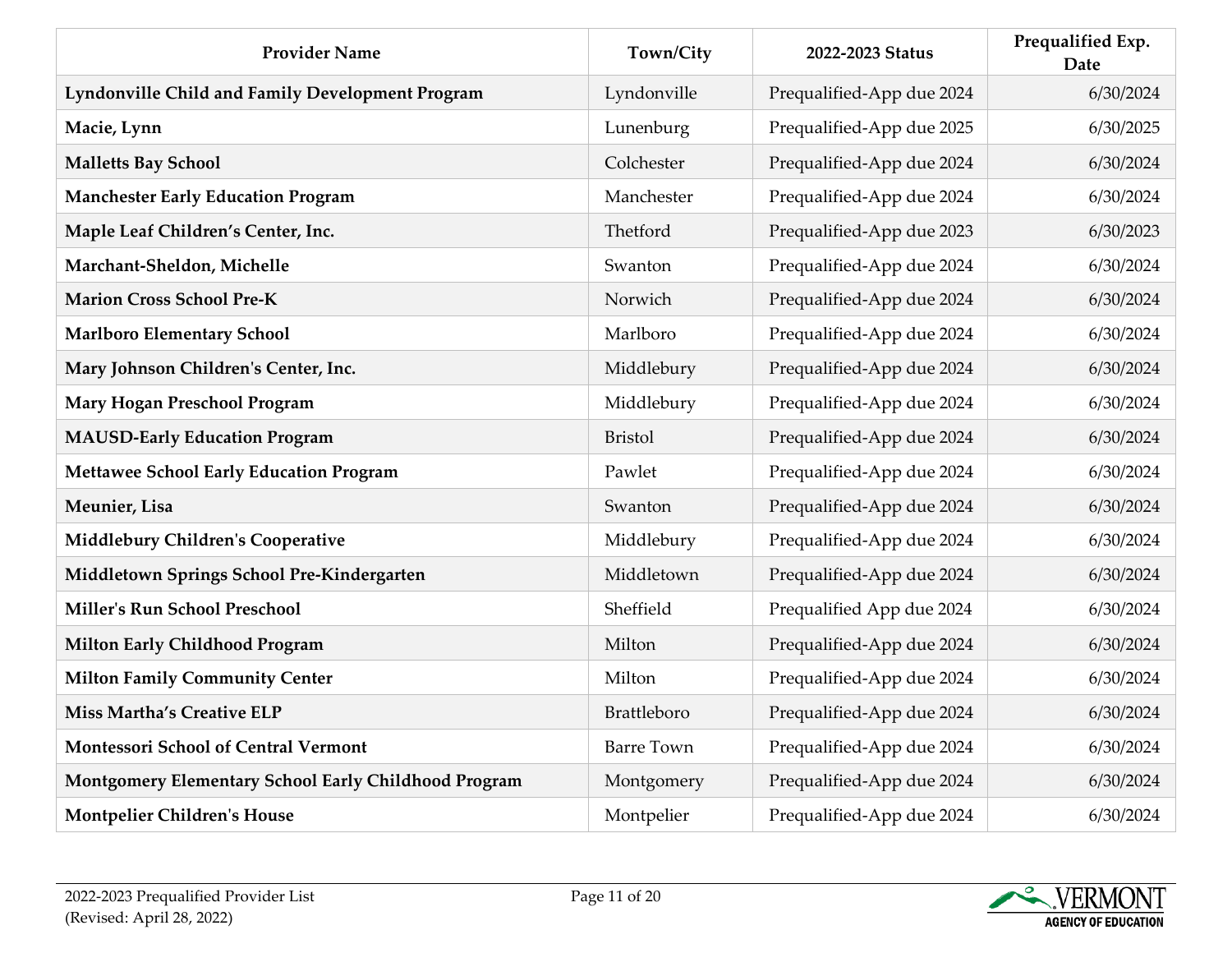| <b>Provider Name</b>                              | Town/City          | 2022-2023 Status          | Prequalified Exp.<br><b>Date</b> |
|---------------------------------------------------|--------------------|---------------------------|----------------------------------|
| Montpelier Public Schools Early Childhood Program | Montpelier         | Prequalified-App due 2023 | 6/30/2023                        |
| Moretown Elementary School Preschool              | Moretown           | Prequalified-App due 2024 | 6/30/2024                        |
| <b>Mountain River School</b>                      | Morristown         | Prequalified-App due 2023 | 6/30/2023                        |
| <b>Mount Holly Elementary School Preschool</b>    | Mount Holly        | Prequalified-App due 2025 | 6/30/2025                        |
| <b>Mount Snow Child Care</b>                      | <b>West Dover</b>  | Prequalified-App due 2024 | 6/30/2024                        |
| <b>Mountain Village School Annex</b>              | Stowe              | Prequalified-App due 2023 | 6/30/2023                        |
| <b>Mountain Village School</b>                    | Stowe              | Prequalified-App due 2024 | 6/30/2024                        |
| <b>MPCC Monument Campus</b>                       | Bennington         | Prequalified App due 2024 | 6/30/2024                        |
| <b>MPCC Shaftsbury Campus</b>                     | Shaftsbury         | Prequalified-App due 2023 | 6/30/2023                        |
| <b>Mulberry Bush Early Learning Program</b>       | <b>Brattleboro</b> | Prequalified-App due 2024 | 6/30/2024                        |
| <b>MVSD Franklin Preschool</b>                    | Franklin           | Prequalified-App due 2024 | 6/30/2024                        |
| <b>MVSD Highgate Preschool</b>                    | Highgate           | Prequalified-App due 2024 | 6/30/2024                        |
| <b>MVSD Swanton Preschool</b>                     | Swanton            | Prequalified-App due 2024 | 6/30/2024                        |
| <b>My Second Home</b>                             | Bradford           | Prequalified-App due 2025 | 6/30/2025                        |
| Nadeau's Playschool                               | Williston          | Prequalified-App due 2024 | 6/30/2024                        |
| Nadeau's Playschool Essex                         | <b>Essex</b>       | Prequalified-App due 2024 | 6/30/2024                        |
| Nanny's Early Learning Center                     | Troy               | Prequalified-App due 2023 | 6/30/2023                        |
| Nelson, Christina                                 | Troy               | Prequalified-App due 2024 | 6/30/2024                        |
| Neshobe Pre K Program                             | <b>Brandon</b>     | Prequalified-App due 2024 | 6/30/2024                        |
| Newport City Elementary Pre-Kindergarten Program  | Newport            | Prequalified-App due 2025 | 6/30/2025                        |
| <b>Next Generation Northern Campus</b>            | St. Albans         | Prequalified-App due 2023 | 6/30/2023                        |
| <b>Next Generation South Burlington Campus</b>    | South Burlington   | Prequalified-App due 2024 | 6/30/2024                        |

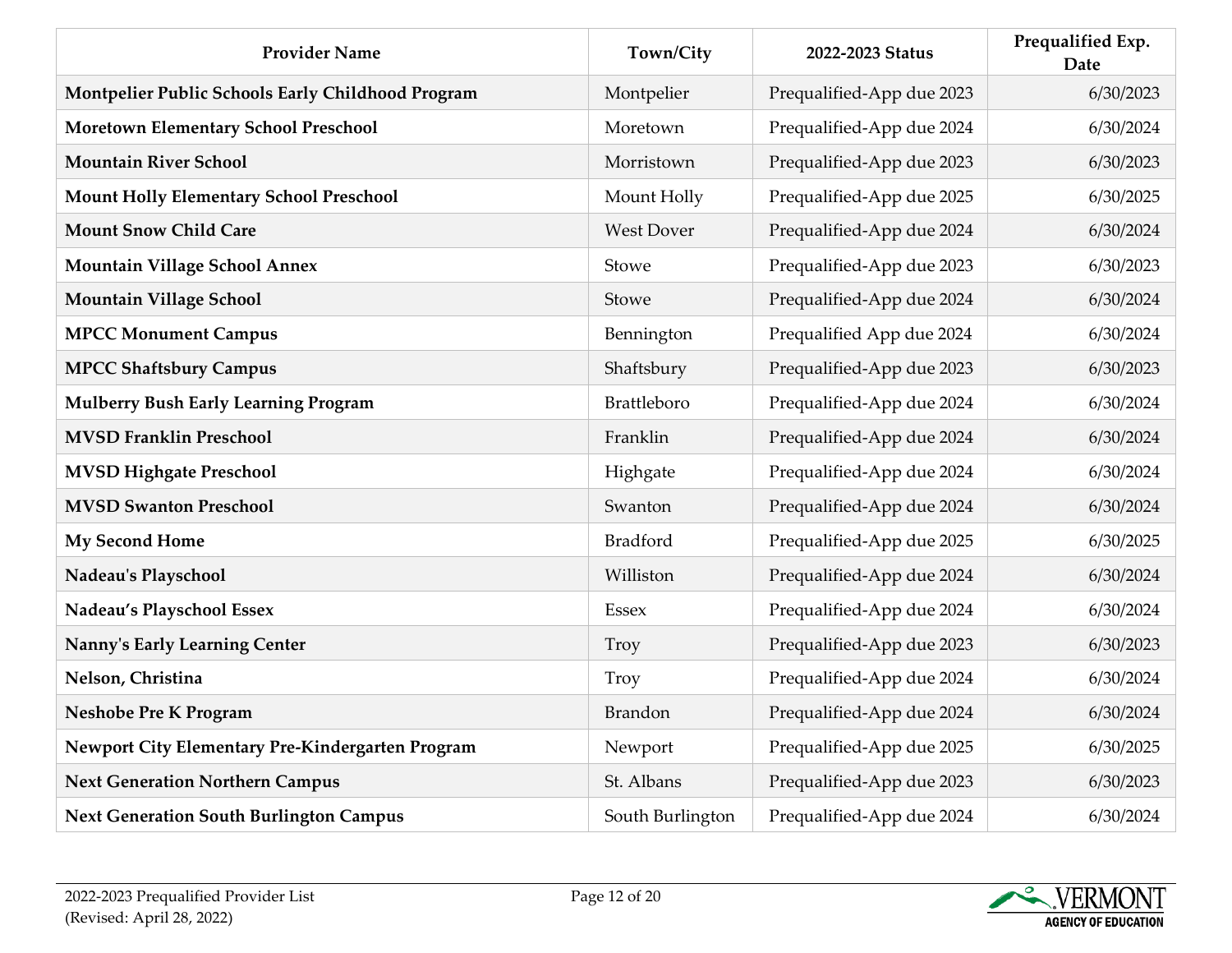| <b>Provider Name</b>                            | Town/City        | 2022-2023 Status          | Prequalified Exp.<br>Date |
|-------------------------------------------------|------------------|---------------------------|---------------------------|
| <b>Next Generation Williston Campus</b>         | Williston        | Prequalified-App due 2024 | 6/30/2024                 |
| North Branch Nature Center, Inc.                | Montpelier       | Prequalified-App due 2024 | 6/30/2024                 |
| <b>North Hero Preschool</b>                     | North Hero       | Prequalified App due 2024 | 6/30/2024                 |
| Northeast Kingdom Preschool and Childcare       | Lyndonville      | Prequalified-App due 2023 | 6/30/2023                 |
| North Troy Child and Family Development Program | North Troy       | Prequalified-App due 2023 | 6/30/2023                 |
| Northfield Elementary School Pre-K              | Northfield       | Prequalified-App due 2024 | 6/30/2024                 |
| Northshire Day School, Inc.                     | Manchester       | Prequalified-App due 2024 | 6/30/2024                 |
| <b>Northwest Technical Center Preschool</b>     | St Albans        | Prequalified-App Due 2024 | 6/30/2024                 |
| <b>Northwoods Head Start</b>                    | Hartford         | Prequalified-App due 2025 | 6/30/2025                 |
| Norton, Ashley                                  | Essex Jct.       | Prequalified-App due 2023 | 6/30/2023                 |
| Norwich Nursery School, Inc.                    | Norwich          | Prequalified-App Due 2024 | 6/30/2024                 |
| <b>Oak Hill Children's Center</b>               | Pownal           | Prequalified-App due 2024 | 6/30/2024                 |
| Old School of South Burlington                  | South Burlington | Prequalified-App due 2024 | 6/30/2024                 |
| <b>ONE Arts Community School</b>                | Colchester       | Prequalified-App due 2024 | 6/30/2024                 |
| Oppenheimer, Elsa                               | Shelburne        | Prequalified-App due 2024 | 6/30/2024                 |
| <b>Orange County Parent Child Center</b>        | Tunbridge        | Prequalified-App due 2024 | 6/30/2024                 |
| <b>Orchard Preschool</b>                        | South Burlington | Prequalified-App due 2024 | 6/30/2024                 |
| Orchard Valley School Child's Garden            | Montpelier       | Prequalified-App due 2022 | 6/30/2022                 |
| <b>Orchard Valley Waldorf School</b>            | E. Montpelier    | Prequalified-App due 2022 | 6/30/2022                 |
| <b>Orleans Central Early Childhood Program</b>  | <b>Barton</b>    | Prequalified-App due 2024 | 6/30/2024                 |
| <b>Orwell Early Education Program</b>           | Orwell           | Prequalified-App due 2024 | 6/30/2024                 |
| <b>OSSD Braintree Early Education Program</b>   | <b>Braintree</b> | Prequalified-App due 2024 | 6/30/2024                 |

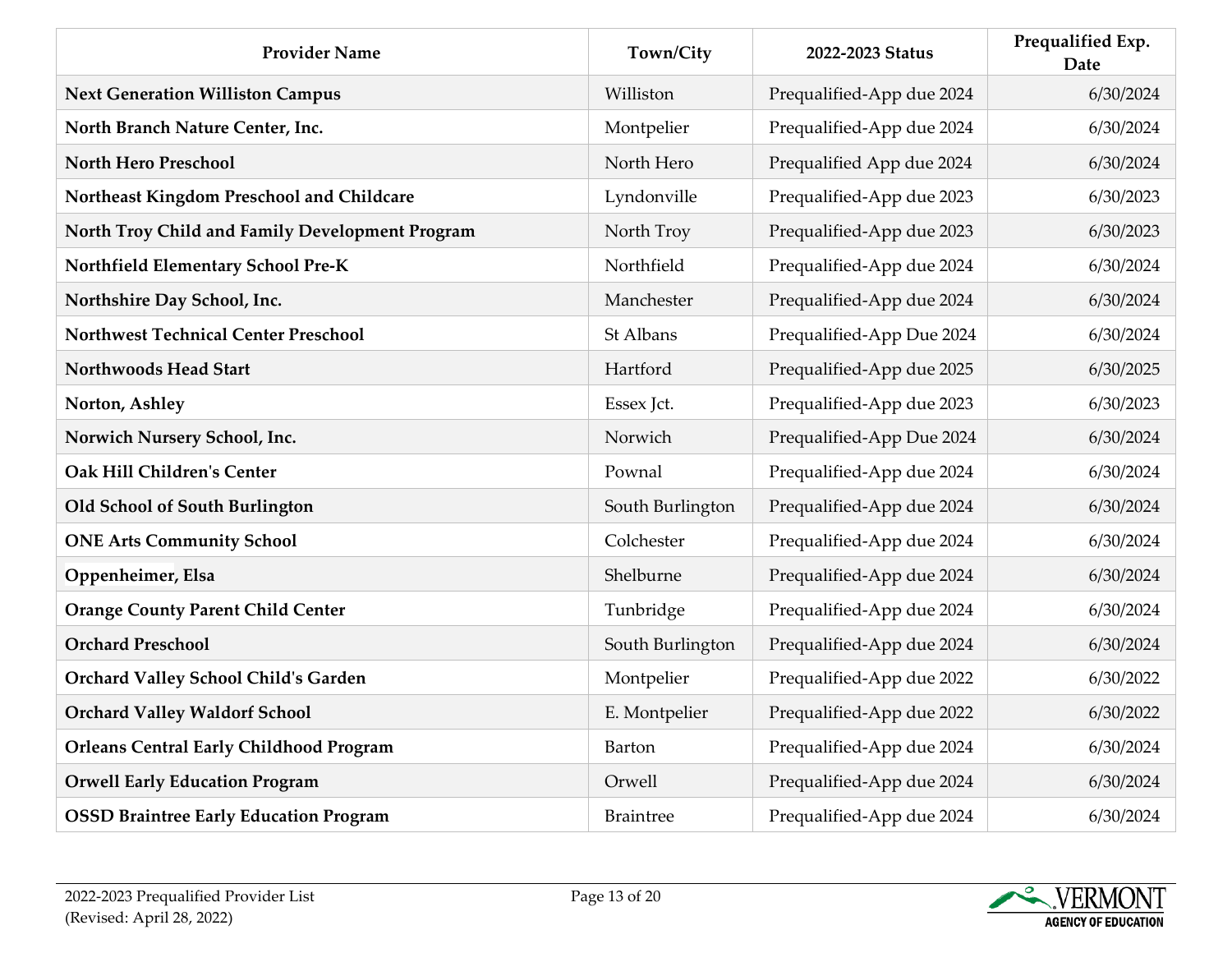| <b>Provider Name</b>                           | Town/City      | 2022-2023 Status          | Prequalified Exp.<br><b>Date</b> |
|------------------------------------------------|----------------|---------------------------|----------------------------------|
| <b>OSSD Brookfield Early Education Program</b> | Brookfield     | Prequalified-App due 2024 | 6/30/2024                        |
| <b>OSSD Early Education Program</b>            | Randolph       | Prequalified-App due 2024 | 6/30/2024                        |
| Otis, Staci                                    | Springfield    | Prequalified-App due 2023 | 6/30/2023                        |
| Ottauquechee School-Prekindergarten            | Quechee        | Prequalified App due 2024 | 6/30/2024                        |
| Otter Creek Child Center, Inc.                 | Middlebury     | Prequalified-App due 2024 | 6/30/2024                        |
| Owen Jankowski, Susan                          | <b>Bristol</b> | Prequalified-App due 2025 | 6/30/2025                        |
| Parent-Child Center, Inc (Addison County)      | Middlebury     | Prequalified-App due 2024 | 6/30/2024                        |
| Part 2: The Early Years- Richmond              | Richmond       | Prequalified-App due 2024 | 6/30/2024                        |
| <b>Pine Forest Children's Center</b>           | Burlington     | Prequalified-App due 2024 | 6/30/2024                        |
| <b>Pine Street Preschool</b>                   | Springfield    | Prequalified-App due 2024 | 6/30/2024                        |
| Play & Learn Daycare and Preschool Center      | Lyndon         | Prequalified-App due 2024 | 6/30/2024                        |
| <b>Playworks Child Center</b>                  | Springfield    | Prequalified-App due 2024 | 6/30/2024                        |
| Ploof, April                                   | So. Burlington | Prequalified-App due 2024 | 6/30/2024                        |
| Poker Hill School, Inc.                        | Underhill      | Prequalified-App due 2024 | 6/30/2024                        |
| <b>Poultney Elementary School PreK Program</b> | Poultney       | Prequalified-App due 2024 | 6/30/2024                        |
| Preschool at the Jay/Westfield JES             | Jay            | Prequalified-App due 2024 | 6/30/2024                        |
| <b>Proctor Elementary EEE</b>                  | Proctor        | Prequalified-App due 2024 | 6/30/2024                        |
| Puffer Child Care Center, Inc.                 | Morrisville    | Prequalified-App due 2024 | 6/30/2024                        |
| <b>Putney Central School</b>                   | Putney         | Prequalified-App due 2024 | 6/30/2024                        |
| Quarry Hill School, Inc                        | Middlebury     | Prequalified-App due 2024 | 6/30/2024                        |
| Quenneville, Sheila                            | So. Burlington | Prequalified-App due 2024 | 6/30/2024                        |
| Rainbow Playschool at Woodstock                | Woodstock      | Prequalified-App due 2023 | 6/30/2023                        |

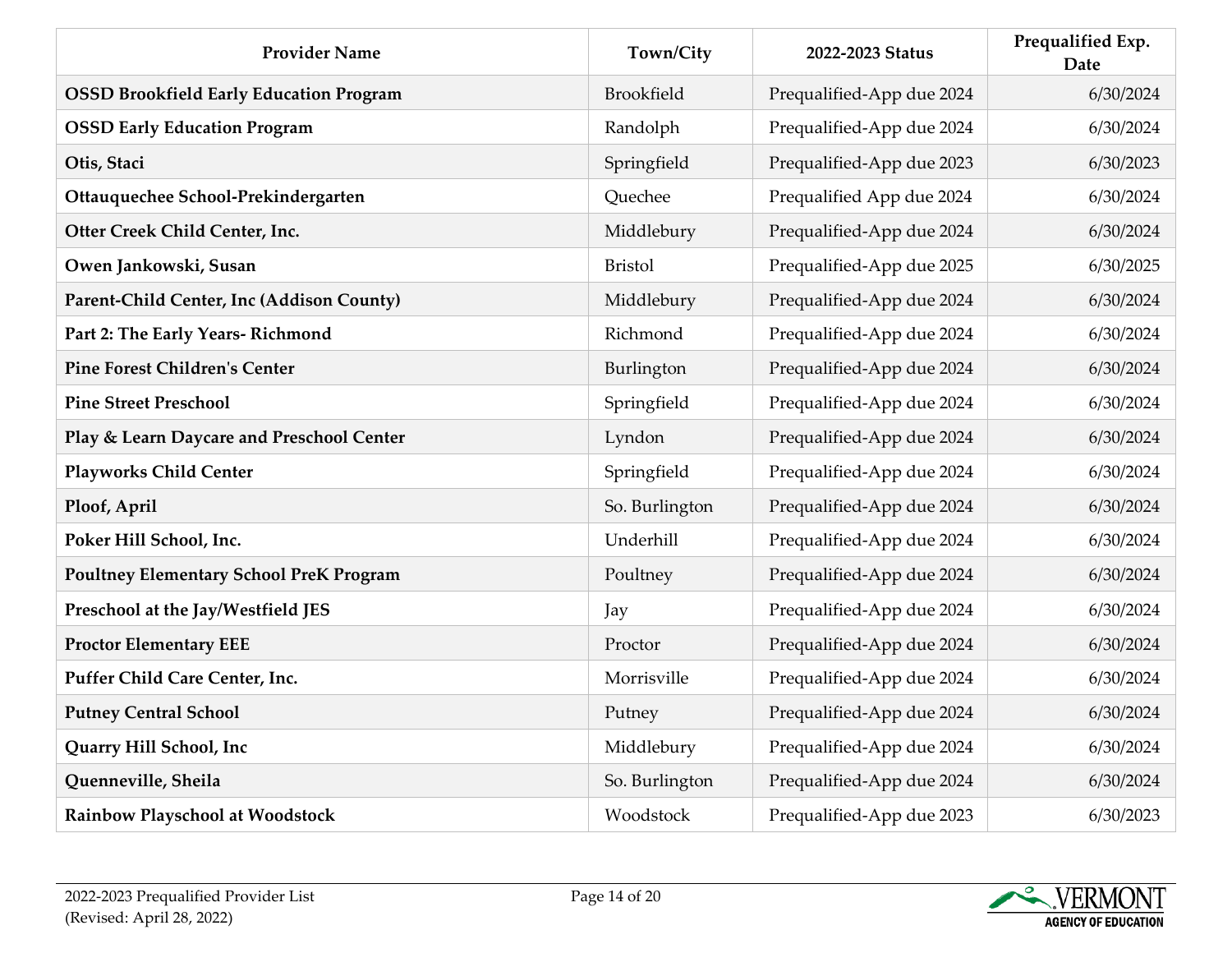| <b>Provider Name</b>                                         | Town/City           | 2022-2023 Status          | Prequalified Exp.<br><b>Date</b> |
|--------------------------------------------------------------|---------------------|---------------------------|----------------------------------|
| <b>Reach for the Stars</b>                                   | <b>Essex</b>        | Prequalified-App due 2024 | 6/30/2024                        |
| <b>Reading Elementary School</b>                             | Reading             | Prequalified-App due 2024 | 6/30/2024                        |
| Readsboro Elementary School Preschool                        | Readsboro           | Prequalified-App due 2024 | 6/30/2024                        |
| Readsboro Preschool, Incorporated                            | Readsboro           | Prequalified-App due 2024 | 6/30/2024                        |
| Ready, Set, Grow Childcare                                   | Newport             | Prequalified-App due 2025 | 6/30/2025                        |
| <b>Red Doors Children's Center</b>                           | Sutton              | Prequalified-App due 2022 | 6/30/2022                        |
| Richford Elementary School Early Childhood Program           | Richford            | Prequalified-App due 2024 | 6/30/2024                        |
| Rice, Jennifer                                               | Brattleboro         | Prequalified-App due 2024 | 6/30/2024                        |
| <b>Richmond Elementary Preschool</b>                         | Richmond            | Prequalified-App due 2024 | 6/30/2024                        |
| <b>Rick Marcotte Central Preschool</b>                       | So. Burlington      | Prequalified-App due 2023 | 6/30/2023                        |
| Rivendell Early Childhood Program/Samuel Morey School        | Fairlee             | Prequalified-App due 2024 | 6/30/2024                        |
| Rivendell Interstate School District Early Childhood Program | <b>West Fairlee</b> | Prequalified-App due 2024 | 6/30/2024                        |
| Robin's Nest Children's Center, Inc.                         | Burlington          | Prequalified-App due 2024 | 6/30/2024                        |
| <b>Rochester Preschool</b>                                   | Rochester           | Prequalified-App due 2024 | 6/30/2024                        |
| <b>Roxbury Preschool Program</b>                             | Roxbury             | Prequalified-App due 2024 | 6/30/2024                        |
| <b>Rumney Memorial Preschool</b>                             | Middlesex           | Prequalified-App due 2024 | 6/30/2024                        |
| <b>Rutland County Head Start - Meadow Street</b>             | Rutland             | Prequalified-App due 2024 | 6/30/2024                        |
| Rutland County Parent Child Center, Inc.                     | Rutland             | Prequalified-App due 2024 | 6/30/2024                        |
| Rutland County Parent Child Center @ Brandon                 | <b>Brandon</b>      | Prequalified-App due 2024 | 6/30/2024                        |
| <b>Rutland Town Elementary Preschool</b>                     | Rutland             | Prequalified-App due 2024 | 6/30/2024                        |
| <b>Saint Albans City School</b>                              | St Albans           | Prequalified App due 2022 | 6/30/2022                        |
| <b>Saint Albans Town Educational Center</b>                  | St. Albans          | Prequalified App due 2024 | 6/30/2024                        |

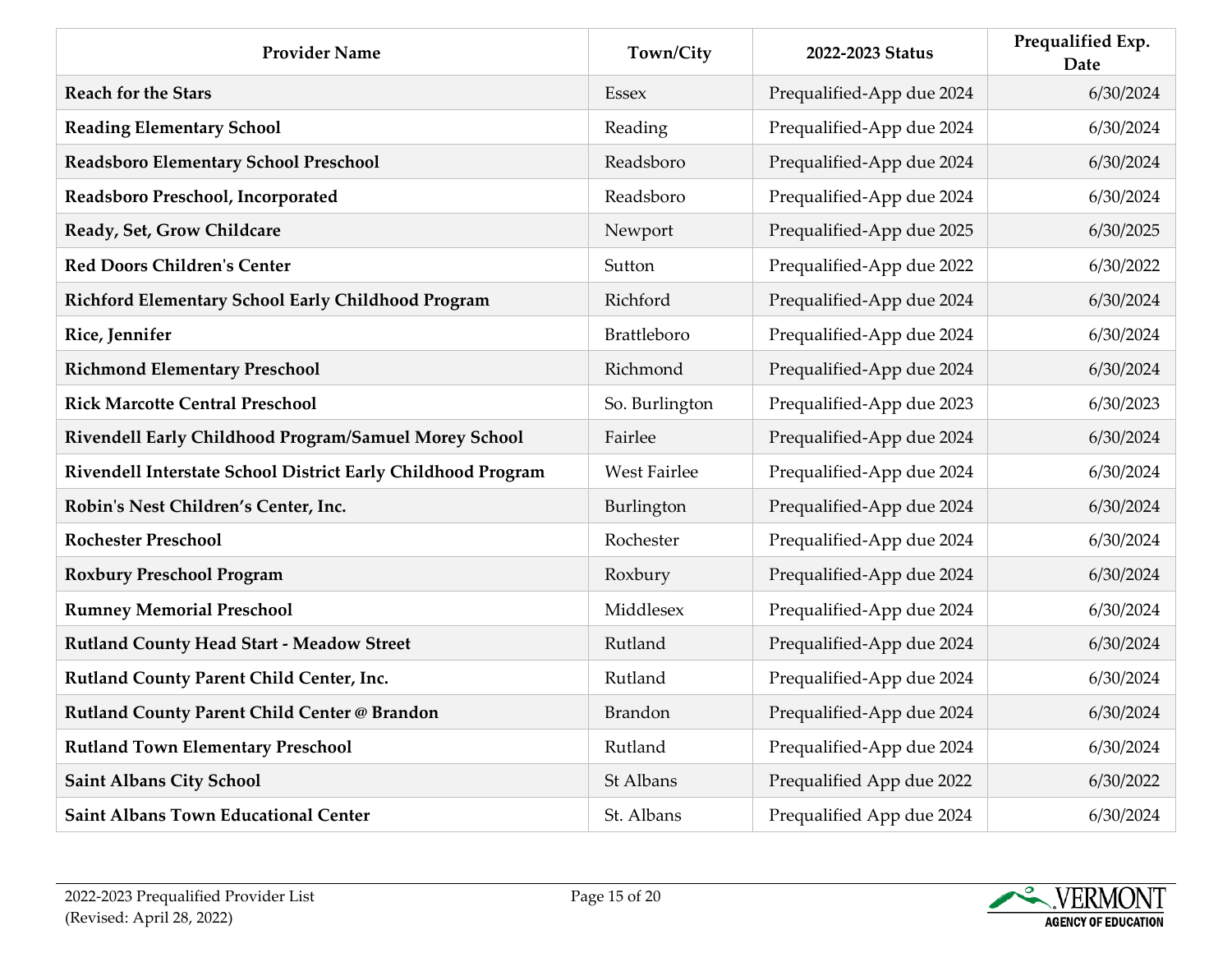| <b>Provider Name</b>                       | Town/City            | 2022-2023 Status          | Prequalified Exp.<br><b>Date</b> |
|--------------------------------------------|----------------------|---------------------------|----------------------------------|
| <b>Sara Holbrook Community Center</b>      | Burlington           | Prequalified-App due 2024 | 6/30/2024                        |
| Saxon Hill School, Inc.                    | Jericho              | Prequalified-App due 2024 | 6/30/2024                        |
| Saxtons River Montessori School, Inc.      | <b>Saxtons River</b> | Prequalified-App due 2024 | 6/30/2024                        |
| Severance, Teresa                          | Shelburne            | Prequalified-App due 2023 | 6/30/2023                        |
| <b>Sharon Preschool and Child Care</b>     | Sharon               | Prequalified-App due 2024 | 6/30/2024                        |
| <b>Shelburne Community School, EEE</b>     | Shelburne            | Prequalified-App due 2024 | 6/30/2024                        |
| Shelburne Nursery School, Inc.             | Shelburne            | Prequalified-App due 2024 | 6/30/2024                        |
| Sheldon Elementary Early Childhood Program | Sheldon              | Prequalified App due 2024 | 6/30/2024                        |
| <b>Shrewsbury Mountain School</b>          | Shrewsbury           | Prequalified-App due 2024 | 6/30/2024                        |
| <b>Smilie Preschool Program</b>            | Bolton               | Prequalified-App due 2024 | 6/30/2024                        |
| <b>South Royalton Preschool</b>            | Royalton             | Prequalified-App due 2024 | 6/30/2024                        |
| Sports & Fitness Edge Kids & Fitness       | <b>Essex</b>         | Prequalified-App due 2024 | 6/30/2024                        |
| <b>Spring Hill School</b>                  | Waitsfield           | Prequalified-App due 2024 | 6/30/2024                        |
| Springfield Learning Garden, Inc           | Springfield          | Prequalified-App due 2024 | 6/30/2024                        |
| <b>Springfield School District Pre-K</b>   | Springfield          | Prequalified-App due 2024 | 6/30/2024                        |
| <b>St. Albans Early Learning Center</b>    | St. Albans           | Prequalified-App due 2024 | 6/30/2024                        |
| <b>St. Edwards' Preschool</b>              | Derby                | Prequalified-App due 2024 | 6/30/2024                        |
| St. Johnsbury School Pre-School Program    | St Johnsbury         | Prequalified-App due 2024 | 6/30/2024                        |
| <b>Stafford Children's Center</b>          | Rutland              | Prequalified-App due 2024 | 6/30/2024                        |
| <b>Stamford Preschool</b>                  | Stamford             | Prequalified-App due 2022 | 6/30/2022                        |
| Starksboro Cooperative Pre-School, Inc.    | Starksboro           | Prequalified-App due 2024 | 6/30/2024                        |
| <b>Stay &amp; Play Daycare Center</b>      | Lyndonville          | Prequalified-App due 2024 | 6/30/2024                        |

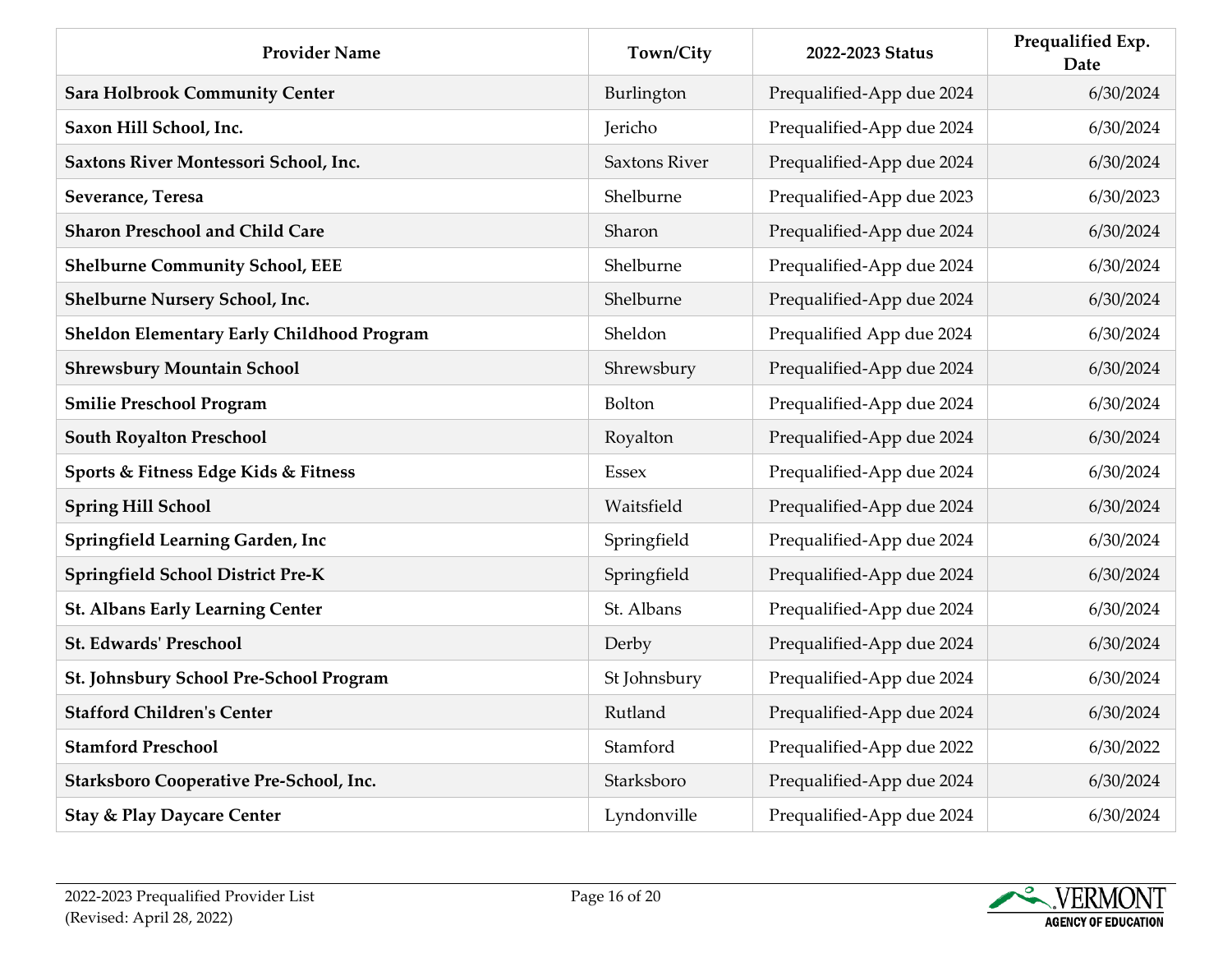| <b>Provider Name</b>                               | Town/City            | 2022-2023 Status          | Prequalified Exp.<br>Date |
|----------------------------------------------------|----------------------|---------------------------|---------------------------|
| Stepping Stones Children's Center, Inc.            | Burlington           | Prequalified-App due 2024 | 6/30/2024                 |
| <b>Stepping Stones Preschool</b>                   | Cavendish            | Prequalified-App due 2024 | 6/30/2024                 |
| Stockbridge Central School's PreKindergarten       | Stockbridge          | Prequalified-App due 2024 | 6/30/2024                 |
| Stonewood School North, LLC.                       | Shelburne            | Prequalified-App due 2024 | 6/30/2024                 |
| Summit Street School Pre-Kindergarten              | <b>Essex</b>         | Prequalified-App due 2024 | 6/30/2024                 |
| <b>Sustainability Academy Preschool</b>            | Burlington           | Prequalified-App due 2024 | 6/30/2024                 |
| Suzy's Little Peanuts Day School Bellows Falls     | <b>Bellows Falls</b> | Prequalified-App due 2023 | 6/30/2023                 |
| Suzy's Little Peanuts Day School, LLC II           | Ascutney             | Prequalified-App due 2022 | 6/30/2022                 |
| Suzy's Little Peanuts Day School-LLC - Brookline   | <b>Brookline</b>     | Prequalified-App due 2024 | 6/30/2024                 |
| Suzy's Little Peanuts Day School LLC - Springfield | Springfield          | Prequalified-App due 2023 | 6/30/2023                 |
| Suzy's Little Peanuts Day School Springfield II    | Springfield          | Prequalified-App due 2024 | 6/30/2024                 |
| <b>SVSU Early Education Program</b>                | Bennington           | Prequalified-App due 2024 | 6/30/2024                 |
| SVSU Early Education Program @233 Division St.     | Bennington           | Prequalified-App due 2024 | 6/30/2024                 |
| The Children's Early Learning Space                | Waterbury            | Prequalified-App due 2024 | 6/30/2024                 |
| The Children's Place Preschool                     | Windsor              | Prequalified-App due 2025 | 6/30/2025                 |
| The Children's School                              | South Burlington     | Prequalified-App due 2024 | 6/30/2024                 |
| <b>The Garland School</b>                          | <b>Brattleboro</b>   | Prequalified-App due 2024 | 6/30/2024                 |
| The Grammar School Preschool                       | Putney               | Prequalified-App due 2024 | 6/30/2024                 |
| The Homestead: A Part 2 Preschool                  | So. Burlington       | Prequalified-App due 2024 | 6/30/2024                 |
| The Janet S. Munt Family Room, Inc.                | Burlington           | Prequalified-App due 2023 | 6/30/2023                 |
| The Learning Tree                                  | Bennington           | Prequalified-App due 2024 | 6/30/2024                 |
| The Lund Family Center                             | So. Burlington       | Prequalified-App due 2024 | 6/30/2024                 |

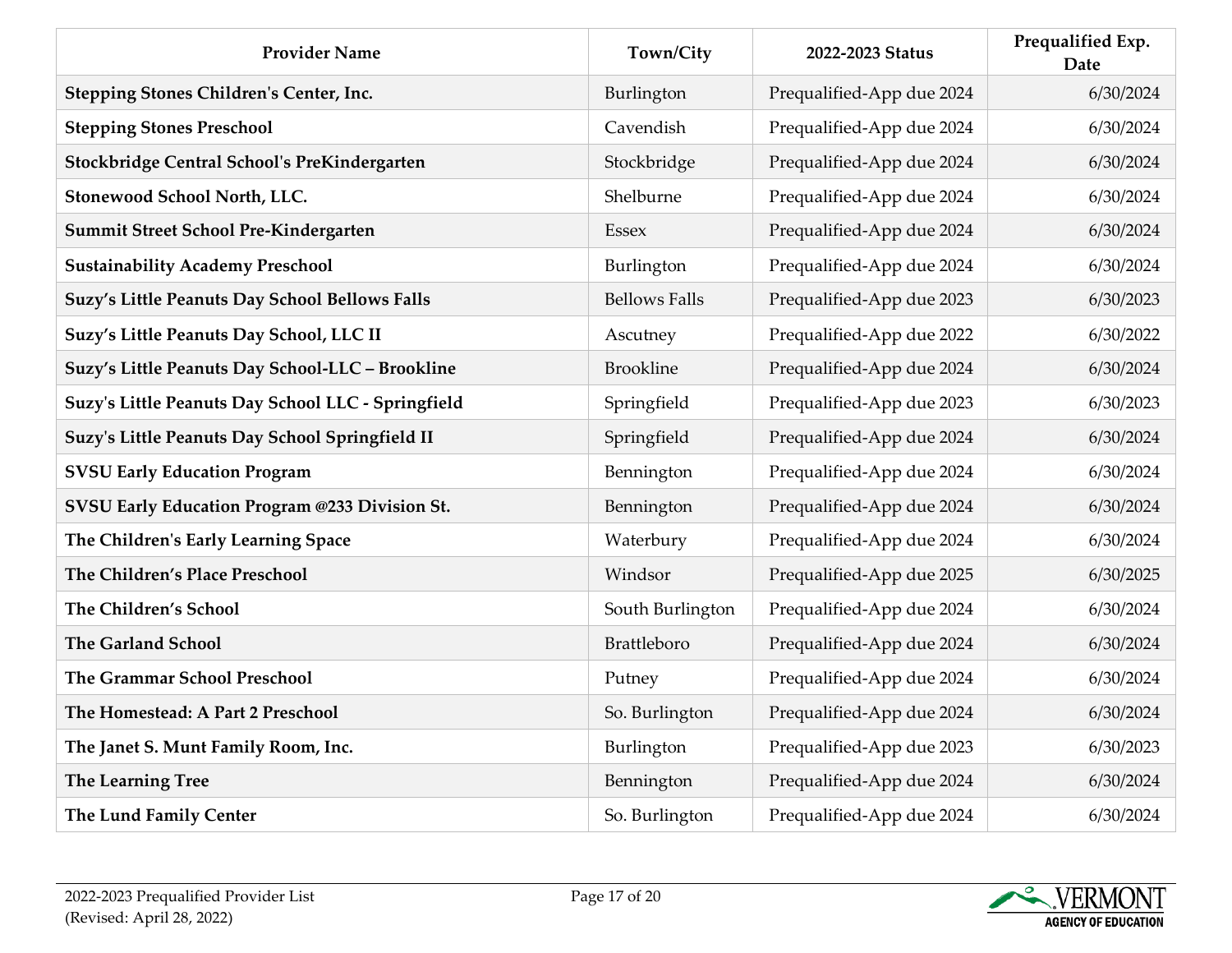| <b>Provider Name</b>                                                           | Town/City          | 2022-2023 Status          | Prequalified Exp.<br><b>Date</b> |
|--------------------------------------------------------------------------------|--------------------|---------------------------|----------------------------------|
| <b>The Riverside Preschool</b>                                                 | Lyndonville        | Prequalified-App due 2023 | 6/30/2023                        |
| The Schoolhouse Learning Center, Inc.                                          | So. Burlington     | Prequalified-App due 2024 | 6/30/2024                        |
| The Winston L Prouty Center for Child Development                              | <b>Brattleboro</b> | Prequalified-App due 2024 | 6/30/2024                        |
| The Wren's Nest Forest Preschool                                               | <b>Bristol</b>     | Prequalified App due 2024 | 6/30/2024                        |
| <b>Timson Hill Preschool</b>                                                   | Williamsville      | Prequalified-App due 2024 | 6/30/2024                        |
| <b>Tinmouth School Pre-K/Afterschool</b>                                       | Tinmouth           | Prequalified-App due 2024 | 6/30/2024                        |
| Town of Hyde Park School District                                              | Hyde Park          | Prequalified App due 2024 | 6/30/2024                        |
| <b>Town of Vernon Preschool</b>                                                | Vernon             | Prequalified App due 2024 | 6/30/2024                        |
| Townshend School District Pre-K Program                                        | Townshend          | Prequalified App due 2024 | 6/30/2024                        |
| Trinity Children's Center, Inc.                                                | Burlington         | Prequalified App due 2024 | 6/30/2024                        |
| <b>Troy School Early Education Program</b>                                     | Troy               | Prequalified App due 2023 | 6/30/2023                        |
| Turn To JOY                                                                    | South Hero         | Prequalified App due 2024 | 6/30/2024                        |
| Turtle Island Children's Center, Inc.                                          | Montpelier         | Prequalified App due 2022 | 6/30/2022                        |
| Twin Oaks Kids & Fitness                                                       | So. Burlington     | Prequalified App due 2024 | 6/30/2024                        |
| <b>Twin Valley Elementary School</b>                                           | Wilmington         | Prequalified-App due 2024 | 6/30/2024                        |
| Underhill I.D.                                                                 | Jericho            | Prequalified-App due 2024 | 6/30/2024                        |
| United Children's Services of Bennington County at 655 Gage<br><b>Street</b>   | Bennington         | Prequalified-App due 2024 | 6/30/2024                        |
| United Children's Services of Bennington County Child Care-<br>Park Street, n) | Bennington         | Prequalified-App due 2024 | 6/30/2024                        |
| United Children's Services of Bennington County Pownal Head<br><b>Start</b>    | Pownal             | Prequalified-App due 2024 | 6/30/2024                        |
| <b>Upper Valley Waldorf School</b>                                             | Quechee            | Prequalified-App due 2022 | 6/30/2022                        |
| <b>VCP Children's Center</b>                                                   | <b>Bradford</b>    | Prequalified App due 2023 | 6/30/2023                        |

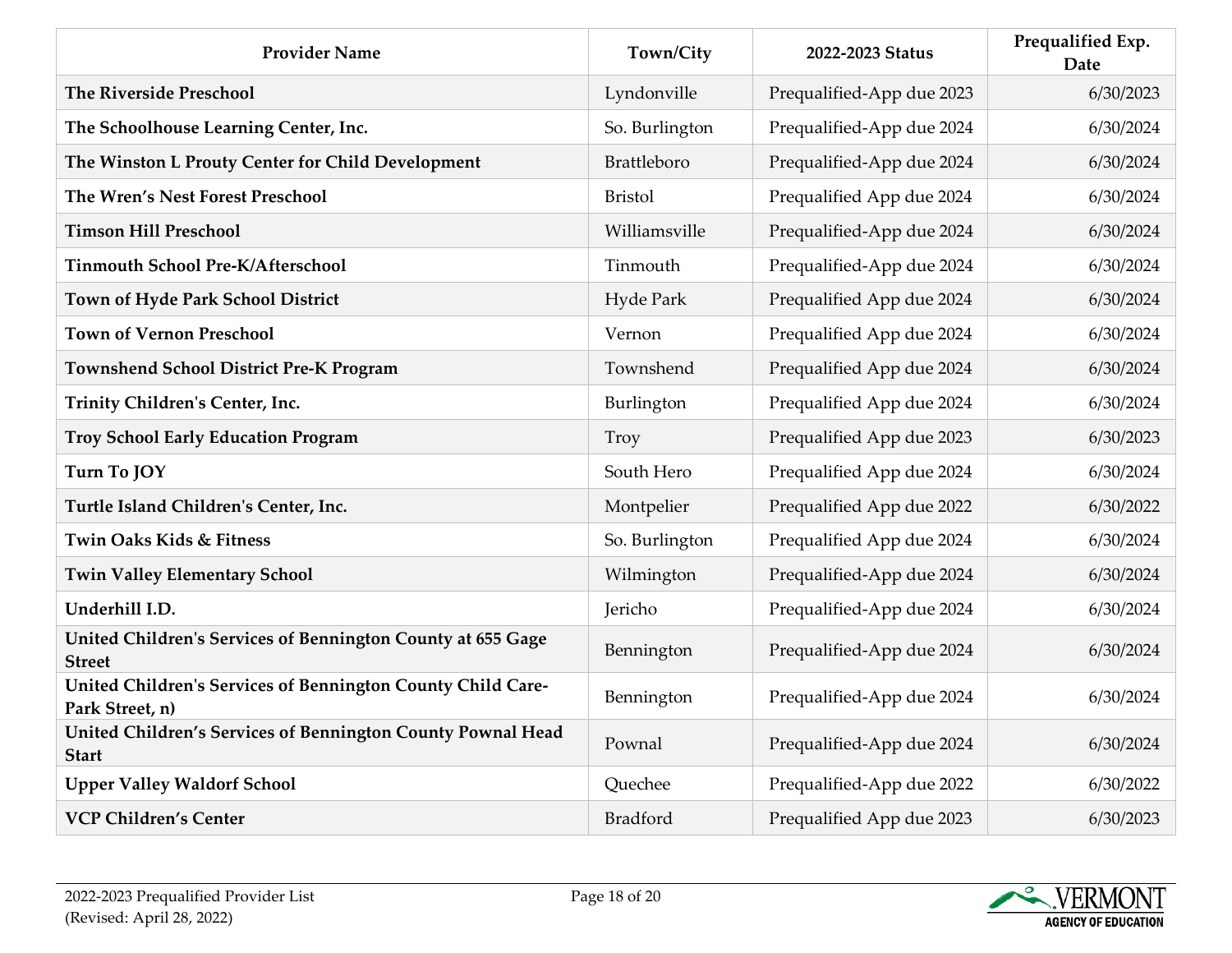| <b>Provider Name</b>                                 | Town/City            | 2022-2023 Status          | Prequalified Exp.<br>Date |
|------------------------------------------------------|----------------------|---------------------------|---------------------------|
| <b>Vermont Day School Preschool</b>                  | Shelburne            | Prequalified-App due 2024 | 6/30/2024                 |
| Village Early Learning Center, Inc.                  | <b>Saxtons River</b> | Prequalified-App due 2024 | 6/30/2024                 |
| Village School of North Bennington Pre School        | Bennington           | Prequalified-App due 2024 | 6/30/2024                 |
| VT Achievement Center Early Education & Care Program | Rutland              | Prequalified-App due 2024 | 6/30/2024                 |
| <b>Waitsfield Elementary Preschool</b>               | Waitsfield           | Prequalified-App due 2024 | 6/30/2024                 |
| <b>Wallingford Elementary School Pre-K Program</b>   | Wallingford          | Prequalified-App due 2024 | 6/30/2024                 |
| <b>Wardsboro Elementary School</b>                   | Wardsboro            | Prequalified-App due 2024 | 6/30/2024                 |
| <b>Warren Pre K Class</b>                            | Warren               | Prequalified-App due 2024 | 6/30/2024                 |
| <b>Washington Village School Pre-K</b>               | Washington           | Prequalified-App due 2024 | 6/30/2024                 |
| Watch Them Grow Childcare Center Inc.                | <b>Bradford</b>      | Prequalified-App due 2024 | 6/30/2024                 |
| <b>Watch Them Grow Newbury</b>                       | Newbury              | Prequalified-App due 2022 | 6/30/2022                 |
| Waterville Elementary Preschool at Belvidere         | Belvidere            | Prequalified-App due 2024 | 6/30/2024                 |
| Wee Explorers Preschool Inc.                         | Morrisville          | Prequalified-App due 2024 | 6/30/2024                 |
| <b>Wells Village School PreSchool</b>                | Wells                | Prequalified-App due 2024 | 6/30/2024                 |
| West Bee Nursery School, Inc.                        | Brattleboro          | Prequalified-App due 2024 | 6/30/2024                 |
| West River Montessori School, Inc.                   | Londonderry          | Prequalified-App due 2024 | 6/30/2024                 |
| <b>West Rutland Preschool</b>                        | <b>West Rutland</b>  | Prequalified-App due 2024 | 6/30/2024                 |
| <b>Westford School Pre-Kindergarten</b>              | Westford             | Prequalified-App due 2024 | 6/30/2024                 |
| <b>White River School</b>                            | White River Jct.     | Prequalified-App due 2024 | 6/30/2024                 |
| <b>Whiting Community Preschool</b>                   | Whiting              | Prequalified-App due 2024 | 6/30/2024                 |
| Williams, Valerie                                    | South Burlington     | Prequalified-App due 2024 | 6/30/2024                 |
| Williamstown Elementary School Pre-K                 | Williamstown         | Prequalified-App due 2024 | 6/30/2024                 |